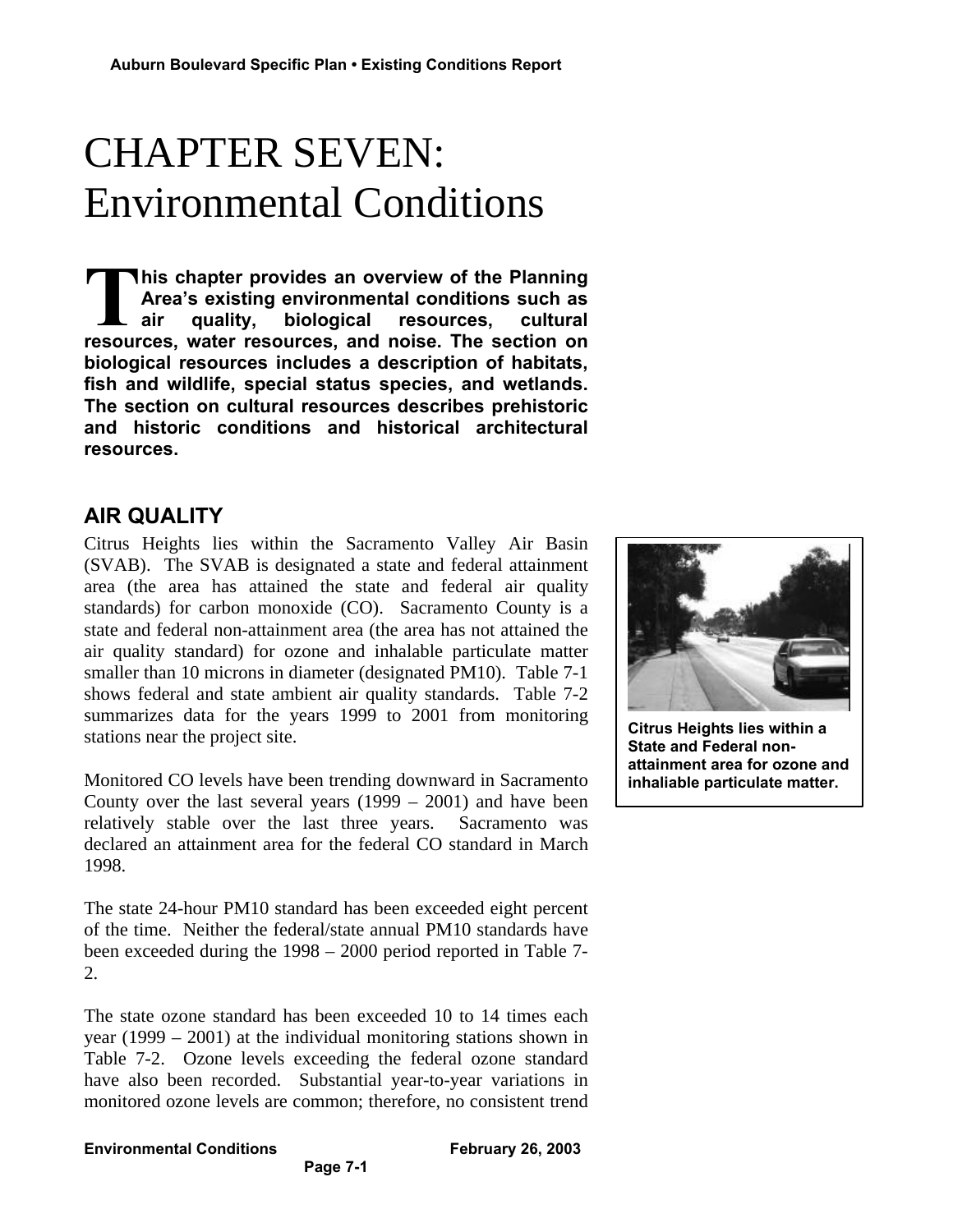in ozone levels is apparent for the air basin as well as for these individual monitoring stations.

The main source of CO, and ozone precursors (reactive organic gases [ROG], and nitrogen oxides [NOx]) is on-road motor vehicles. A variety of activities and processes contribute to PM10 emissions (CARB 1998).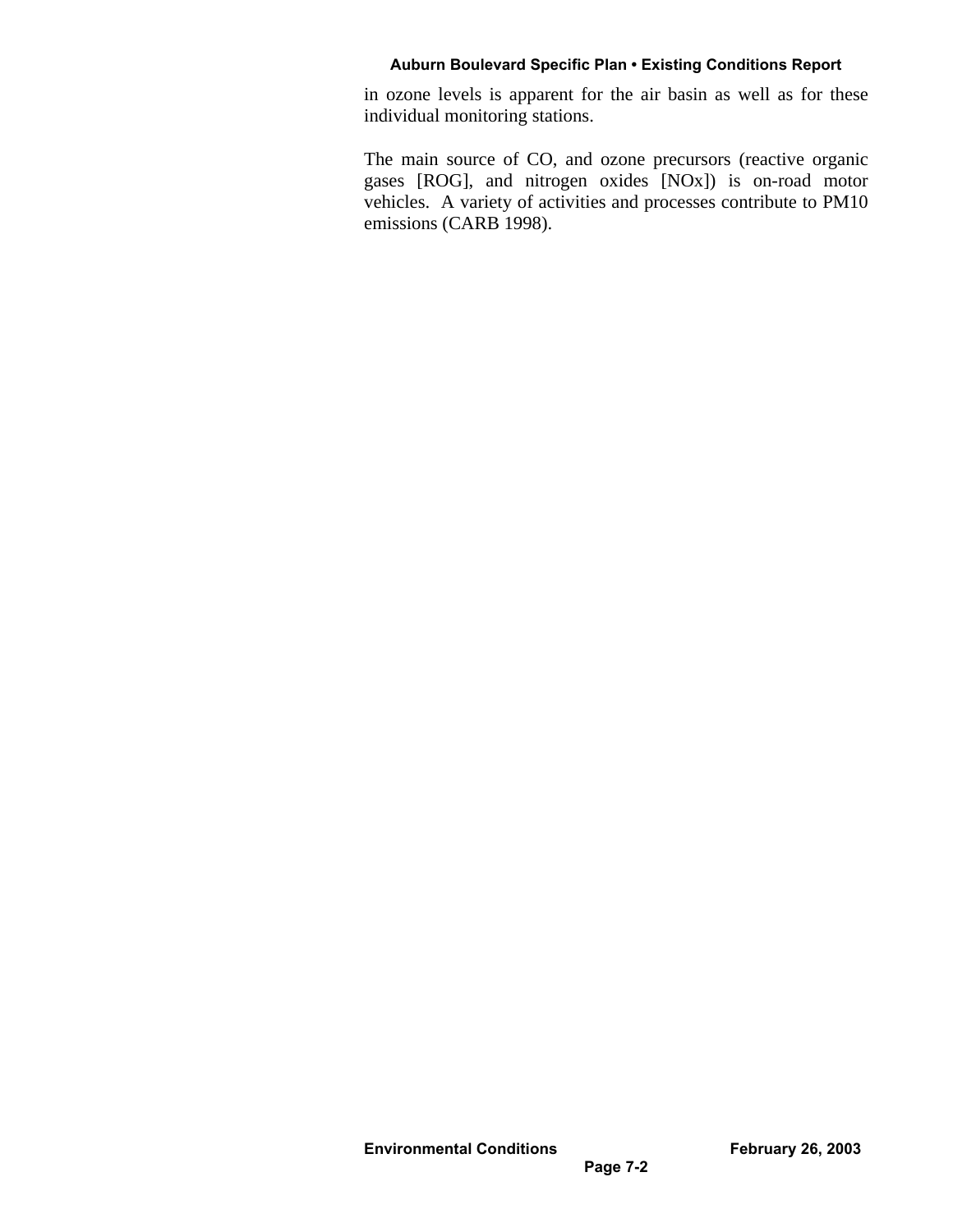| Auburn Boulevard Specific Plan • Existing Conditions Report         |                   |                                                             |                         |                                               |                 |                  |                           |                                                                  |  |
|---------------------------------------------------------------------|-------------------|-------------------------------------------------------------|-------------------------|-----------------------------------------------|-----------------|------------------|---------------------------|------------------------------------------------------------------|--|
| TABLE 7-1<br>AMBIENT AIR QUALITY STANDARDS APPLICABLE IN CALIFORNIA |                   |                                                             |                         |                                               |                 |                  |                           |                                                                  |  |
|                                                                     |                   | Standard, as<br>parts per million                           |                         | Standard.<br>as micrograms<br>per cubic meter |                 |                  | <b>Violation Criteria</b> |                                                                  |  |
| Pollutant                                                           | Symbol            | <b>Average Time</b>                                         | Californ<br>ia          | <b>National</b>                               | California      | <b>National</b>  | California                | <b>National</b>                                                  |  |
| Ozone                                                               | $O_3$             | 1 hour                                                      | 0.09                    | 0.12                                          | 180             | 235              | If exceeded               | If exceeded on more than 3<br>days in 3 years                    |  |
|                                                                     |                   | 8 hours                                                     | N/A                     | 0.08                                          | N/A             | N/A              | N/A                       | If exceeded on more than 3<br>days in 3 years                    |  |
| Carbon monoxide                                                     | CO                | 8 hours                                                     | 9.0                     | 9                                             | 10,000          | 10,000           | If exceeded               | If exceeded on more than 1<br>day per year                       |  |
|                                                                     |                   | 1 hour                                                      | 20                      | $\overline{35}$                               | 23,000          | 40,000           | If exceeded               | If exceeded on more than 1<br>day per year                       |  |
| (Lake Tahoe only)                                                   |                   | 8 hours                                                     | 6                       | N/A                                           | 7,000           | $\rm N/A$        | If exceeded               | N/A                                                              |  |
| Nitrogen dioxide                                                    | NO <sub>2</sub>   | Annual average 1 hour                                       | N/A<br>0.25             | 0.053<br>N/A                                  | N/A<br>470      | 100<br>N/A       | N/A<br>If exceeded        | If exceeded<br>N/A                                               |  |
| Sulfur dioxide                                                      | SO <sub>2</sub>   | Annual average<br>24 hours                                  | N/A<br>0.05             | 0.03<br>0.14                                  | N/A<br>131      | 80<br>365        | N/A<br>If exceeded        | If exceeded<br>If exceeded on more than 1<br>day per year        |  |
|                                                                     |                   | 1 hour                                                      | 0.25                    | N/A                                           | 665             | N/A              | N/A                       | N/A                                                              |  |
| Hydrogen sulfide                                                    | $H_2S$            | 1 hour                                                      | 0.03                    | N/A                                           | 42              | N/A              | If equaled or<br>exceeded | N/A                                                              |  |
| Vinyl chloride                                                      | $C_2H_3Cl$        | 24 hours                                                    | 0.010                   | N/A                                           | 26              | N/A              | If equaled or<br>exceeded | N/A                                                              |  |
| Inhalable particulate<br>Matter                                     | <b>PM10</b>       | Annual geometric mean<br>Annual arithmetic mean<br>24 hours | $\rm N/A$<br>N/A<br>N/A | N/A<br>$\rm N/A$<br>N/A                       | 30<br>N/A<br>50 | N/A<br>50<br>150 | If exceeded<br>N/A<br>N/A | N/A<br>If exceeded<br>If exceeded on more than 1<br>day per year |  |
| Fine<br>Particulate<br>Matter                                       | PM <sub>2.5</sub> | Annual arithmetic mean<br>24 hours                          | N/A<br>N/A              | N/A<br>N/A                                    | N/A<br>N/A      | 15<br>65         | N/A<br>N/A                | If exceeded<br>If exceeded on more than 1<br>day per year        |  |
| Sulfate particles                                                   | $SO_4$            | 24 hours                                                    | N/A                     | N/A                                           | 25              | N/A              | If equaled or<br>exceeded | N/A                                                              |  |
| Lead particles                                                      | Pb                | Calendar quarter                                            | N/A                     | N/A                                           | N/A             | $\overline{1.5}$ | N/A                       | If exceeded no more than 1<br>day per year                       |  |
|                                                                     |                   | 30 days                                                     | N/A                     | N/A                                           | 1.5             | 60               | If equaled or<br>exceeded | N/A                                                              |  |

Source: California Air Resources Board, 2003.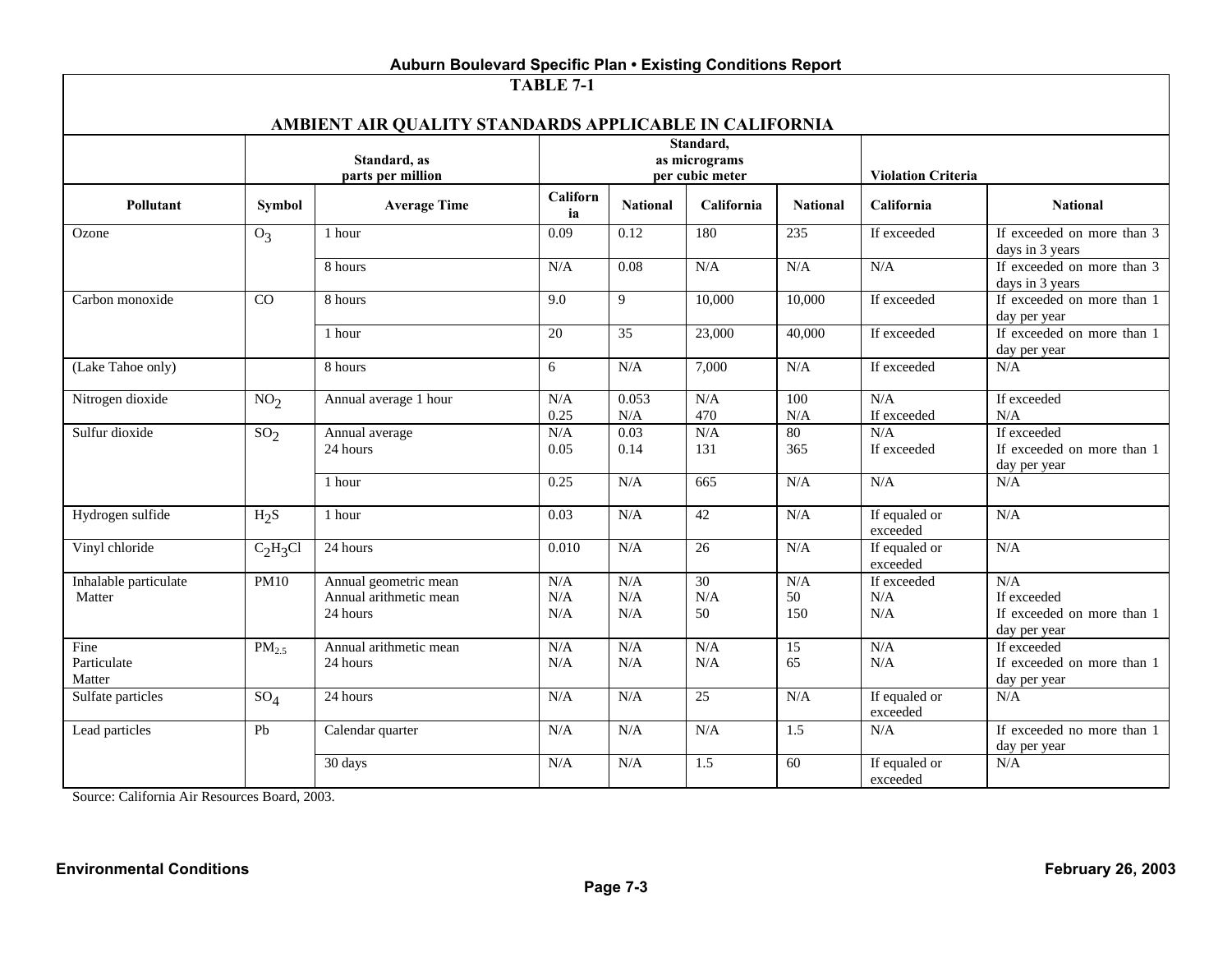| <b>TABLE 7-2</b>                                                 |                  |                        |                   |  |  |  |
|------------------------------------------------------------------|------------------|------------------------|-------------------|--|--|--|
| SUMMARY OF CARBON MONOXIDE, OZONE, AND PM10 MONITORING DATA      |                  |                        |                   |  |  |  |
| <b>Station Location</b>                                          | 1999             | 2000                   | 2001              |  |  |  |
| Carbon Monoxide (CO)                                             |                  |                        |                   |  |  |  |
| <b>Del Paso Manor</b>                                            |                  |                        |                   |  |  |  |
| Highest 8-hour concentration (ppm)                               | 5.67             | 4.60                   | $\overline{5.28}$ |  |  |  |
| Days above standard (a)                                          | $\mathbf{0}$     | $\overline{0}$         | $\boldsymbol{0}$  |  |  |  |
| North Highlands - Blackfoot Way                                  |                  |                        |                   |  |  |  |
| Highest 8-hour concentration (ppm)                               | 3.54             | 3.07                   | $\overline{3.18}$ |  |  |  |
| Days above standard (a)                                          | $\boldsymbol{0}$ | $\boldsymbol{0}$       | $\overline{0}$    |  |  |  |
| <b>Roseville - N Sunrise Blvd</b>                                |                  |                        |                   |  |  |  |
| Highest 8-hour concentration (ppm)                               | 2.24             | 2.36                   | 1.90              |  |  |  |
| Days above standard (a)                                          | $\overline{0}$   | $\Omega$               | $\Omega$          |  |  |  |
| $PM_{10}$                                                        | 1998 (b)         | $\overline{1}$ 999 (b) | 2000(b)           |  |  |  |
| <b>Del Paso Manor</b>                                            |                  |                        |                   |  |  |  |
| Highest 24-hour concentration (ug/m3)                            | 104              | 141                    | 58.0              |  |  |  |
| Geometric mean (ug/m3)                                           | 17               | 22                     | 18                |  |  |  |
| Arithmetic mean (ug/m3)                                          | 22               | 27                     | N/A               |  |  |  |
| Percentage of days above standard (b)                            | 5%               | 8%                     | 3%                |  |  |  |
| <b>North Highlands - Blackfoot Way</b>                           |                  |                        |                   |  |  |  |
| Highest 24-hour concentration (ug/m3)                            | 73               | 73                     | 82.0              |  |  |  |
| Geometric mean (ug/m3)                                           | 19               | 22                     | 20                |  |  |  |
| Arithmetic mean (ug/m3)                                          | 22               | 26                     | N/A               |  |  |  |
| Percentage of days above standard (b)                            | 3%               | 6%                     | 2%                |  |  |  |
| Roseville - N Sunrise Blvd                                       |                  |                        |                   |  |  |  |
| Highest 24-hour concentration (ug/m3)                            | 67               | 89                     | 58.0              |  |  |  |
| Geometric mean (ug/m3)                                           | 19               | 23                     | 22                |  |  |  |
| Arithmetic mean (ug/m3)                                          | 22               | 26                     | $\rm N/A$         |  |  |  |
| Percentage of days above standard (c)                            | 5%               | 7%                     | 2%                |  |  |  |
| <b>Ozone</b>                                                     | 1999             | 2000                   | 2001              |  |  |  |
| <b>Del Paso Manor</b>                                            |                  |                        |                   |  |  |  |
| $1st$ High (ppm)                                                 | 0.131            | 0.124                  | 0.142             |  |  |  |
| 2nd High (ppm)                                                   | 0.123            | 0.123                  | 0.118             |  |  |  |
| Days above standard (d)                                          | 12               | 13                     | 11                |  |  |  |
| North Highlands - Blackfoot Way                                  |                  |                        |                   |  |  |  |
| $1st$ High (ppm)                                                 | 0.121            | 0.120                  | 0.132             |  |  |  |
| 2nd High (ppm)                                                   | 0.109            | 0.118                  | 0.112             |  |  |  |
| Days above standard (d)                                          | 11               | 10                     | 12                |  |  |  |
| Roseville - N Sunrise Blvd                                       |                  |                        |                   |  |  |  |
| $1st$ High (ppm)                                                 | 0.126            | 0.128                  | 0.122             |  |  |  |
| 2nd High (ppm)                                                   | 0.128            | 0.119                  | 0.119             |  |  |  |
| Days above standard (d)                                          | 14               | 13                     | 13                |  |  |  |
| Days above standard = days above state 8-hour standard of 9 ppm. |                  |                        |                   |  |  |  |

The 1998-2000 years were analyzed for Particulates due to incomplete data for 2001

Percentage of days above standard = days above state 24-hour standard of 50 ug/m3 divided by number of days sampled.

Days above standard = days above state 1-hour standard of 0.09 ppm.

N/A=data not available

Source: California Air Resources Board - http://www.arb.ca.gov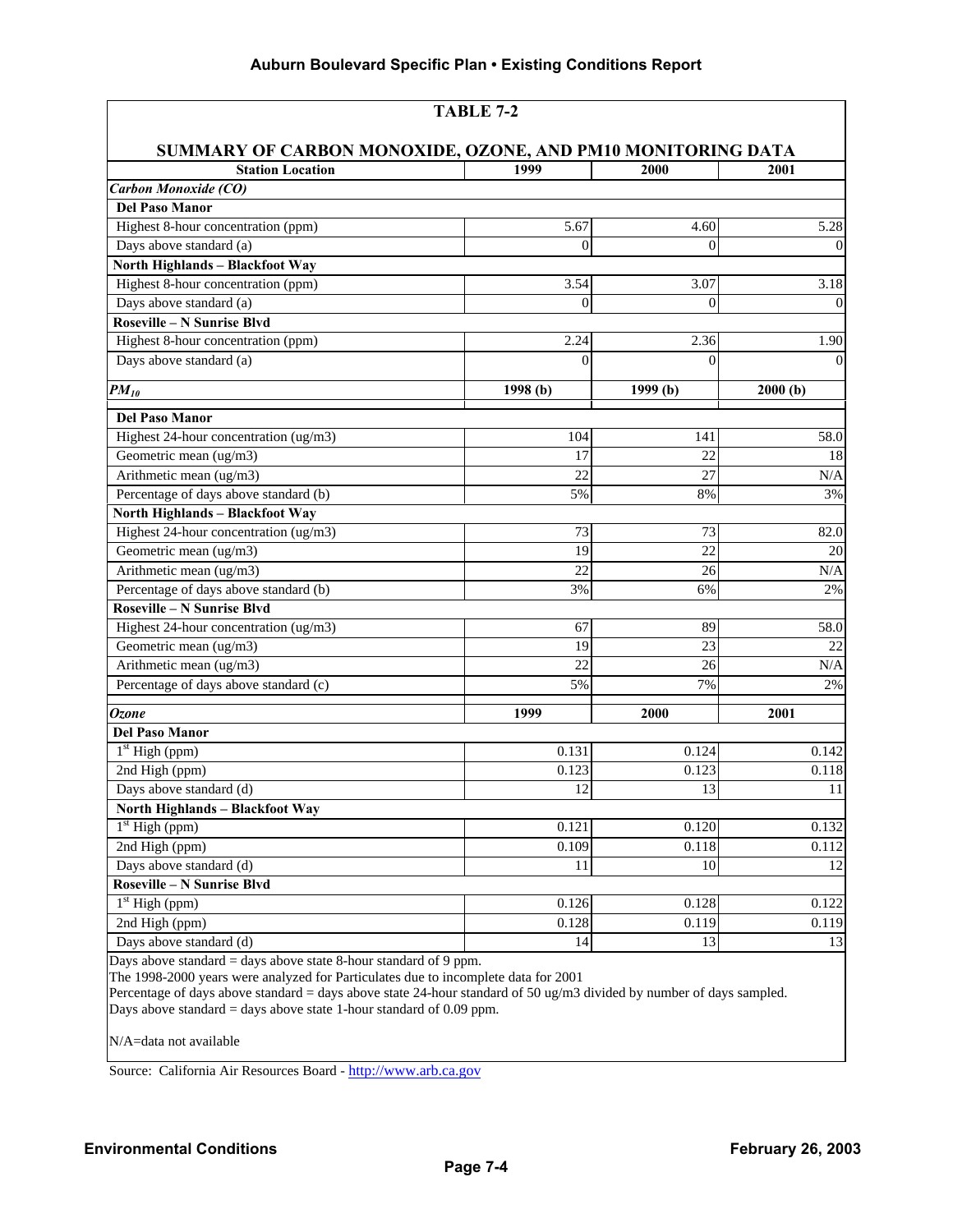# **BIOLOGICAL RESOURCES**

On November 13, 2002 PAR Environmental Services conducted a biological resources reconnaissance survey of the Planning Area. Prior to conducting the field surveys, PAR compiled a list of special status plants and wildlife known from the vicinity of the Planning Area or from similar habitats elsewhere in the region, and contacted the United States Fish and Wildlife Service (USFWS) and California Department of Fish and Game (CDFG).

## **Habitats Present**

The Auburn Boulevard corridor is dominated by urban uses, and natural habitats are absent in most of the area immediately adjacent to the roadway. The reconnaissance survey of the project corridor revealed, isolated scattered trees along the corridor, with most of the flora composed of landscape species. A large live oak (Quercus wislizenii) is located at the west edge of Auburn Boulevard in a commercial parking lot approximately 200 feet south of the Antelope Road intersection.

One area that retains some habitat value is the corridor located along Cripple Creek at Rusch Park. This area contains a remnant of the valley/foothill riparian habitat, oak woodland, and annual grassland. The creek itself is steep sided with heavily vegetated banks. Grasses, blackberry (Ribes sp.), alder saplings (Alnus rhombifolia) and ruderal vegetation are in the channel. On the east side of Auburn Boulevard the area adjacent to the Creek is occupied with annual grasses, ruderal species, and remnant oak woodland. The surrounding park area on the west side of Auburn Boulevard is turfed.

In Rusch Park, on the west side of Auburn Boulevard, there are numerous valley oaks (Q. lobata) and interior live oaks (Q. wislizenii) located along the creek. At the southeast corner of the park, the creek bends to within approximately 12 feet of the roadway. In this location, vegetation is dense with a mixture of live oaks, valley oaks, and other non-native trees along with an understory of blackberry and other riparian species. There are eight to ten smaller, 12 inch-diameter breast height (dbh) or less, valley oaks on the bank nearest the roadway. The creek is undercutting some of these trees.

Where the creek crosses under Auburn Boulevard, there is one valley oak that is growing immediately adjacent to the bridge; it is approximately 20 inches dbh. A landscape tree is located within 20 feet of the bridge, and another large valley oak (approximately 36 inches dbh) is located 40 feet from the back of the sidewalk.

**Page 7-5**



**One of the few areas within the Planning Area with habitat value is Rusch Park and Cripple Creek.**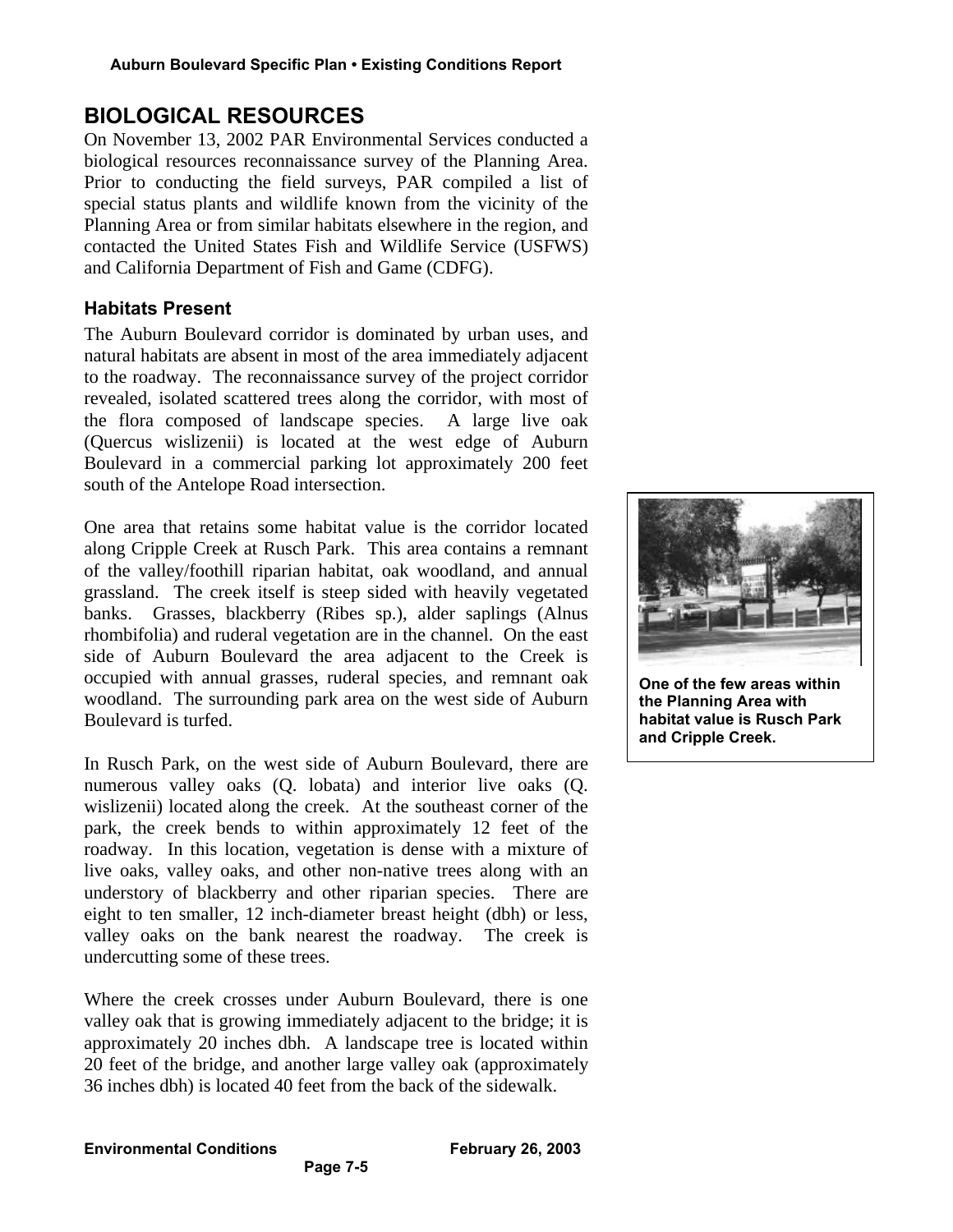On the east side of Auburn Boulevard the largest trees are live oaks. One is within ten to 12 feet from the edge of pavement and is 8 to 12-inch dbh. Another larger live oak is located about 20 feet from the road and is 24 to 30 inches dbh. A grove of small (six inches to 12 inches dbh) is located 30 to 40 feet from the edge of pavement, south of the creek. Vegetation in this area is ruderal in nature; other vegetation in this area includes invasive species – arundo grass, Robinia, Pyracantha, and pampas grass. A cottonwood, a shrubby valley oak and blackberry are also growing in this area.

# **Fish and Wildlife**

The scattered native and non-native trees and other fragmented patches of vegetation along Auburn Boulevard are of relatively low value to wildlife, although the large trees provide cover, foraging, and possibly nesting habitat for species such as western scrub jay (Aphelocoma californica), yellow-billed magpie (Pica nuttallii), and Brewer's blackbirds (Euphagus cyanocephalus), however, these trees are no longer part of a natural oak woodland community, and their fragmented nature and high level of disturbance reduces its value as wildlife habitat. Cripple Creek and its adjacent riparian vegetation, however, provide significant resources for fish and wildlife, despite its relatively urban surroundings. This patchy riparian woodland provides foraging, nesting, and roosting habitat for a variety of species, and a movement corridor and for mule deer, gray fox (Urocyon cinereoargenteus), coyotes (Canis latrans), and other wide-ranging animals. Birds such as black phoebe (Sayornis nigricans), Pacific slope flycatcher (Empidonax difficicilis), downy woodpecker (Picoides pubescens), western tanager (Piranga ludoviciana), and yellow-rumped warbler (Dendroica coronata) are all potential inhabitants of this streamside vegetation. Large trees in the riparian corridor could support nesting Cooper's hawks (Accipiter cooperi), red-shouldered hawks (Buteo lineatus), Nuttall's woodpeckers (Picoides nuttallii), scrub jays Bullock's orioles (Icterus bullockii), and many other birds.

Bridges often support nesting sites for species such as cliff swallows (Hirundo pyrrhonota), as well as providing roost sites for a number of bat species. No evidence of swallows nesting or bats were observed under the Auburn Boulevard Bridge over Cripple Creek. There appear to be no crevices suitable for roosting and the underside is clean.



**Cripple Creek and its adjacent riparian vegetation provide significant resources for fish and wildlife, despite its relatively urban surroundings**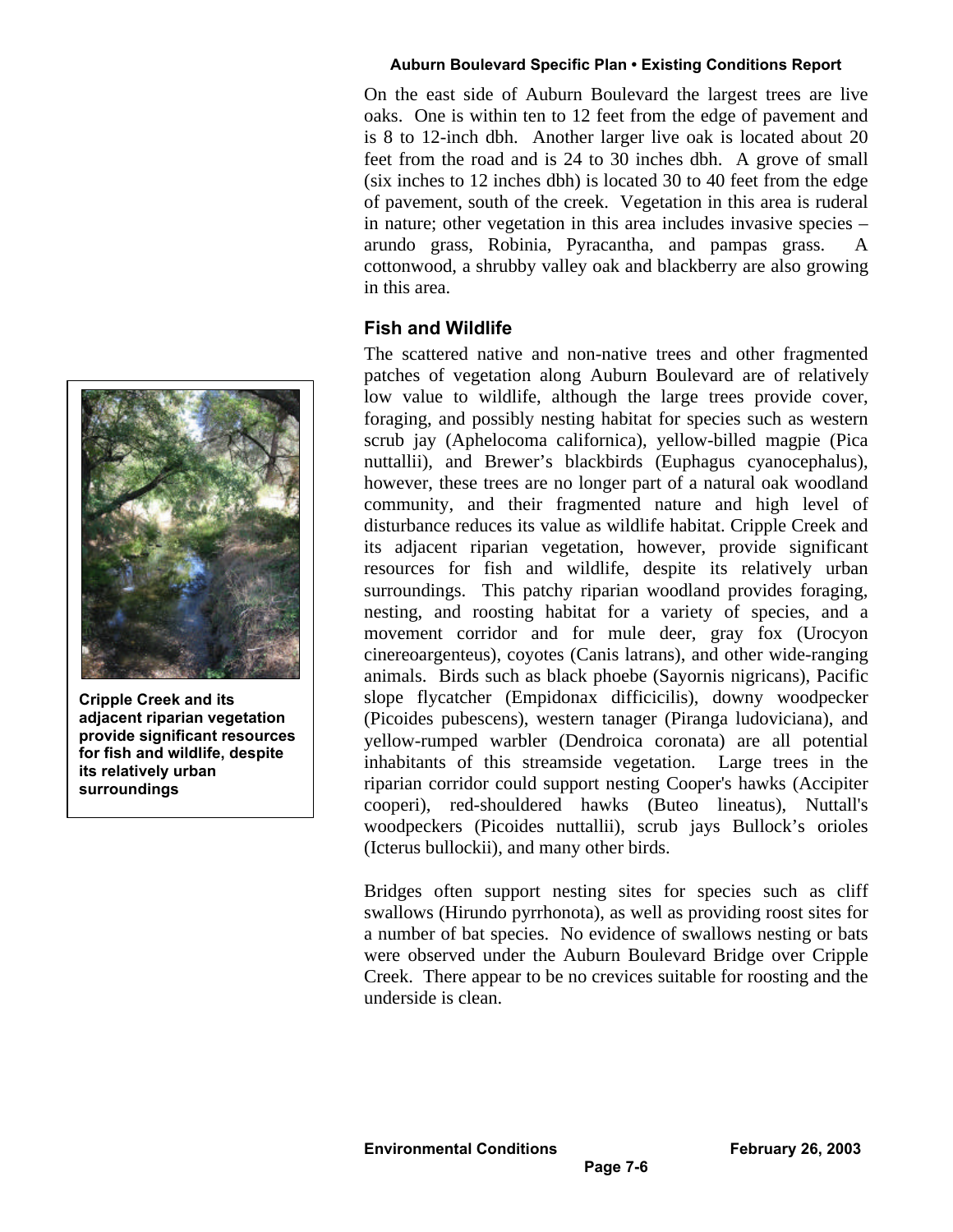# **Special Status Species**

Table 7-3 describes the status and habitats of special status plant and animals potentially occurring in the Planning Area. Most of these species are unlikely to occur in the Planning Area, but several special status wildlife species have potential to occur or are likely to be present. In particular, listed anadramous fish could occur in Cripple Creek. Cripple Creek flows to Arcade Creek, which has undammed access for fish from the Sacramento River via the Natomas East Main Drain to the American River. Therefore, Cripple Creek could possibly have Central Valley steelhead (Oncorhynchus mykiss), winter-run chinook salmon (Oncorhynchus tshawytscha), Central Valley spring run chinook salmon (Oncorhynchus tshawytscha) and Central Valley fall/late fall-run chinook salmon (Oncorhynchus tshawytscha). The first three species are listed by the National Marine Fisheries Service (NMFS) as threatened. During the field surveys, a dead salmon was found lying near the bridge.

The only other listed species potentially occurring in the Planning Area is the valley elderberry longhorn beetle (Desmocerus californicus dimorphus). This species requires elderberry shrubs (Sambucus sp.) as their host plant, and no elderberries were noted during the survey.

A number of "species of concern" or "species of local concern" are noted on Table 7-3 as potentially occurring in the Planning Area. These are species that are not listed as threatened or endangered, but which have shown declines in some or all of their range and may some day be threatened. Several of these species, such as oak titmouse and Nuttall's woodpecker, are likely to occur in the Planning Area.

## **Wetlands and Waters of the U.S.**

Cripple Creek is the only waterway in the Planning Area. The creek is considered 'Waters' of the U.S., and as such is subject to the jurisdiction of the U.S. Army Corps of Engineers under Section 404 of the Clean Water Act. The CDFG would also have jurisdictional authority over the creek under State Fish and Game Code Sections 1600-1607. No vernal pools or seasonal wetlands were noted in the Planning Area during the survey.

## **Findings**

The primary biological resource in the project boundaries is Cripple Creek and its riparian habitat. Cripple Creek potentially supports listed fish species, therefore, even indirect impacts (removal or trees shading the stream, potential for increased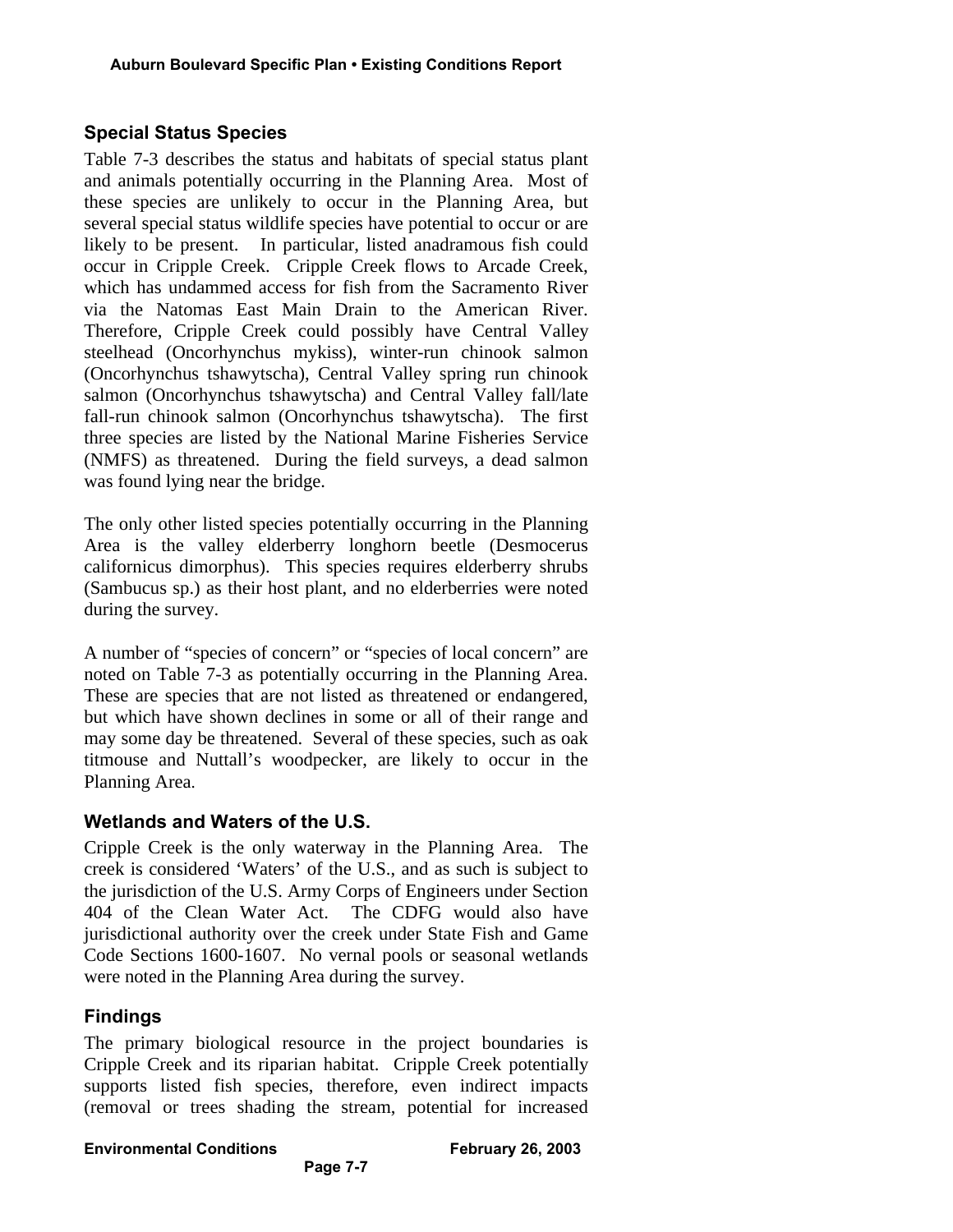sedimentation due to nearby earthmoving and construction) would require at least informal consultation with the NMFS if any portion of the project involved federal funding, permits, or authorizations.

Other biological resources of concern in the Planning Area include native species of oaks and nesting migratory birds.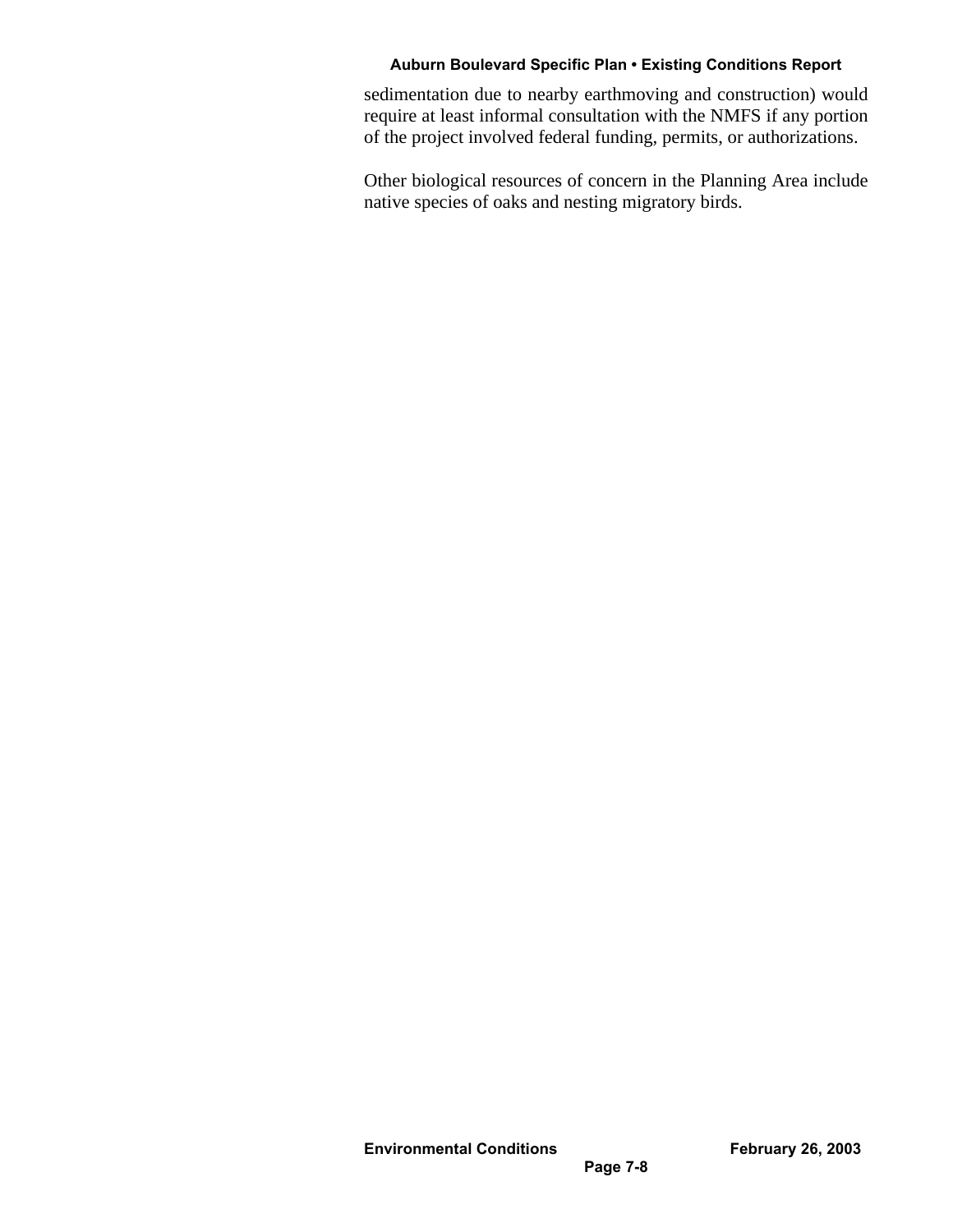#### **SPECIAL STATUS SPECIES POTENTIALLY OCCURRING IN THE VICINITY OF THE AUBURN BOULEVARD CORRIDOR, SACRAMENTO COUNTY, CALIFORNIA (USFWS REFERENCE FILE NO. 1-1-03-SP-0042)**

**Plants**

| <b>Plants</b>                                          |                                     |                                                                                                                                    |                                                                                                                         |
|--------------------------------------------------------|-------------------------------------|------------------------------------------------------------------------------------------------------------------------------------|-------------------------------------------------------------------------------------------------------------------------|
| <b>Species</b>                                         | Status*<br>Fed/Stat/<br><b>CNPS</b> | <b>Preferred Habitat</b>                                                                                                           | <b>Potential for Occurrence</b>                                                                                         |
| Valley sagittaria<br>Sagittaria sanfordii              | $SC/-/1B$                           | Standing or slow-moving freshwater ponds, marshes, and ditches                                                                     | Recorded in 1994 along Sunrise Creek east<br>of Fair Oaks Blvd, between Oak Blvd and<br>Old Auburn Road, Citrus Heights |
| Critical habitat, vernal pool plants                   | <b>PX</b>                           | Proposed as an area critical to conservation of vernal pool plants<br>(see Federal Register 67:59883)                              | No vernal pools or seasonal wetlands in<br>Planning Area                                                                |
| <b>Wildlife</b>                                        |                                     |                                                                                                                                    |                                                                                                                         |
| <b>BIRDS</b>                                           |                                     |                                                                                                                                    |                                                                                                                         |
| American peregrine falcon<br>Falco peregrinus anatum   | D/E                                 | Nests and roosts on protected ledges of high cliffs, usually near<br>areas supporting large populations of other bird species      | No suitable nesting or foraging habitat in<br>Planning Area                                                             |
| Aleutian Canada goose<br>Bransa canadensis leucopareia | $T/-$                               | Roosts in reservoirs and large marshes, flooded fields and stock<br>ponds, forages in pastures, meadows and harvested grain fields | No suitable foraging or roosting habitat in<br>Planning Area                                                            |
| Bald eagle<br>Haliaeetus leucocephalus                 | T/E                                 | Ocean shorelines, lake margins and river courses                                                                                   | No suitable nesting or foraging habitat in<br>the project site                                                          |
| Bank swallow<br>Riparia riparia                        | SC/T                                | Nests in bluffs or banks, usually adjacent to water, where the soil<br>consists of sandy soil to allow digging                     | No suitable bank nesting habitat in<br>Planning Area; a 1990 record in American<br>River Parkway, Fair Oaks             |
| <b>Black</b> tern<br>Chlidonia niger                   | SC/CSC                              | Breeds in freshwater marshes and ponds                                                                                             | No nearby records or suitable habitat in<br>Planning Area                                                               |
| Ferruginous hawk<br><b>Buteo regalis</b>               | SC/SSC                              | Open terrain in plains and foothills where ground squirrels and<br>other prey are available                                        | No suitable foraging habitat in Planning<br>Area                                                                        |
| <b>BIRDS</b>                                           |                                     |                                                                                                                                    |                                                                                                                         |
| Grasshopper sparrow<br>Ammodramus savannarum           | $SC/-$                              | Well-drained grasslands; requires thick cover or grasses or<br>annuals for foraging and breeding                                   | No suitable nesting or foraging habitat at<br>the project site                                                          |
| Greater sandhill crane<br>Grus canadensis tabida       | -/T                                 | In summer, occurs near shallow lakes and marshes; in winter, in<br>plains and valleys near fresh water                             | No suitable habitat in Planning Area                                                                                    |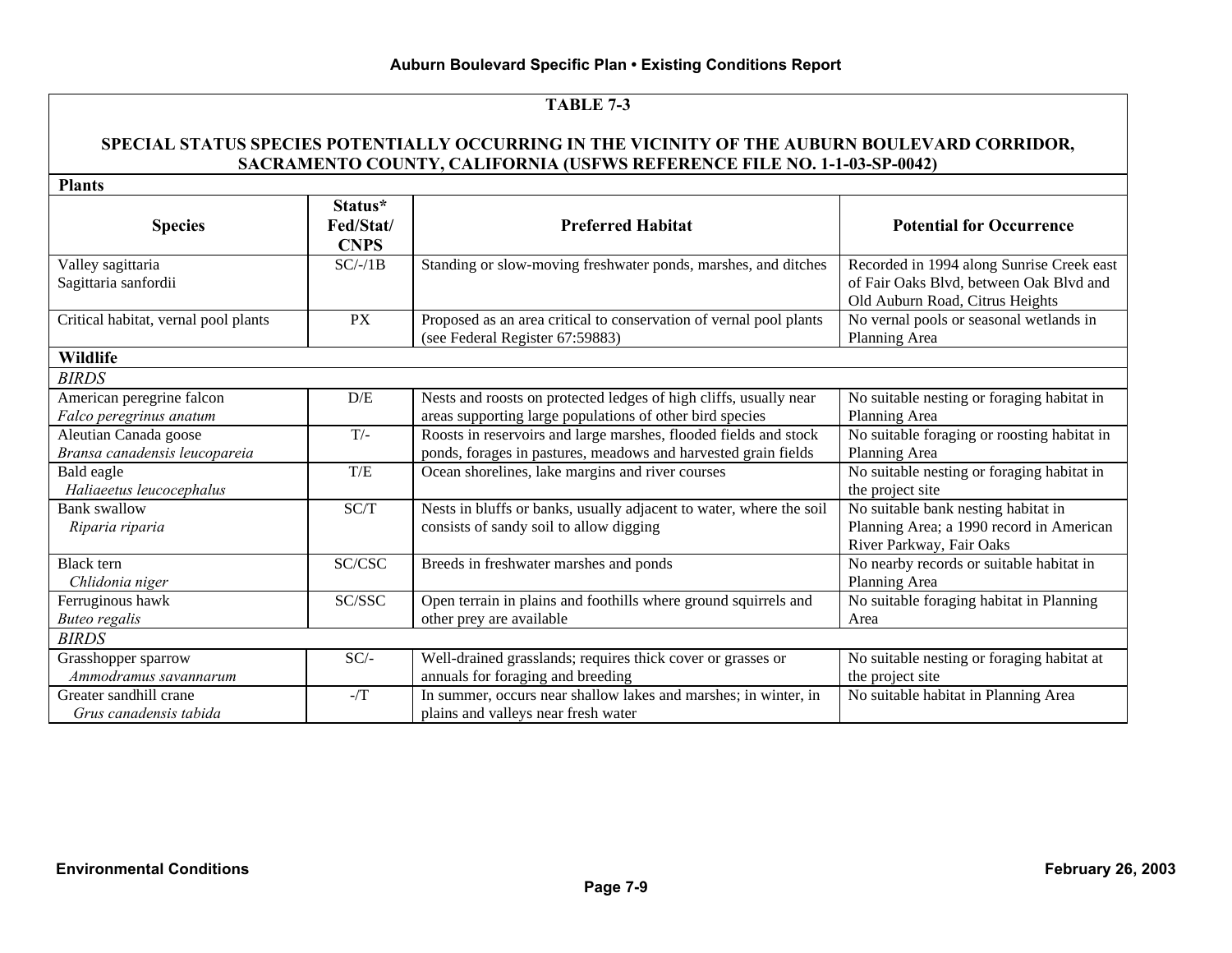#### **SPECIAL STATUS SPECIES POTENTIALLY OCCURRING IN THE VICINITY OF THE AUBURN BOULEVARD CORRIDOR, SACRAMENTO COUNTY, CALIFORNIA (USFWS REFERENCE FILE NO. 1-1-03-SP-0042** *(CONTINUED)*

| <b>Species</b>                                      | Status*<br>Fed/Stat/<br><b>CNPS</b> | <b>Preferred Habitat</b>                                                                                                                  | <b>Potential for Occurrence</b>                                               |
|-----------------------------------------------------|-------------------------------------|-------------------------------------------------------------------------------------------------------------------------------------------|-------------------------------------------------------------------------------|
| Lawrence's goldfinch<br>Carduelis lawrencei         | $SC/-$                              | Oak woodland, grassland, and chaparral often near water<br>woodland                                                                       | Potential for occurrence in Planning Area                                     |
| Lewis' woodpecker<br>Melanerps lewis                | $SC-$                               | Deciduous woodland or coniferous forest; sometimes found after<br>burns in oak woodland                                                   | Potential for occurrence in Planning Area                                     |
| Little willow flycatcher<br>Empidonax traillii      | SC/E                                | Breeds in large, wet mountain meadows with scattered willow<br>thickets; uses riparian woodland in lowlands during migration              | Possible migrant in riparian habitat at<br>Cripple Creek; no breeding habitat |
| Loggerhead shrike<br>Lanius ludovicianus            | SC/CSC                              | Open terrain with well-spaced lookouts                                                                                                    | Unlikely to occur in Planning Area                                            |
| Long-billed curlew<br>Numenius americanus           | <b>SC</b>                           | In breeding season, occurs in interior grassland near lakes or<br>marshes; in winter, coastal salt marshes and tide flats                 | No suitable habitat in Planning Area                                          |
| Nuttall's woodpecker<br>Picoides nuttallii          | <b>SLC</b>                          | Oak woodlands, also found in residential areas in landscaping is<br>mature and well-developed                                             | Likely to occur in Planning Area                                              |
| Oak titmouse<br><b>Baeolophus</b> inornatus         | <b>SLC</b>                          | Open oak woodland, will nest in natural or artificial cavities                                                                            | Likely to occur in oaks and riparian habitat<br>at project site               |
| Rufous hummingbird<br>Selasphorus rufus             | <b>SC</b>                           | Occurs only as migrant in California, found wherever melliferous<br>flowers occur                                                         | Could occur in riparian habitat at site<br>during migration                   |
| Short-eared owl<br>Asio flammeus                    | SC/CSC                              | Fresh and saltwater marshes, lowland meadows, irrigated<br>pastures; need tule patches or tall grass for nesting and daytime<br>seclusion | No suitable habitat in Planning Area                                          |
| Swainson's hawk<br>Buteo swainsoni                  | $-$ /T                              | Nests in oaks or cottonwoods near riparian areas, forages in<br>grassland, irrigated pasture and agricultural fields                      | No suitable nesting or foraging habitat in<br>Planning Area                   |
| <b>Tricolored Blackbird</b><br>Agelaius tricolor    | SC/CSC                              | Nests in emergent marsh and other wetlands; forages in wetlands,<br>agricultural fields, pastures                                         | No suitable nesting or foraging habitat in<br>Planning Area                   |
| Vaux's swift<br>Chaetura vauxi                      | <b>SC</b>                           | Coast redwood and douglas fir forests; nests in hollow, burnt out<br>tree trunks                                                          | No suitable habitat in Planning Area                                          |
| Western burrowing owl<br>Athene cunicularia hypugea | $\mathbf{SC}/\mathbf{C}\mathbf{SC}$ | Nests in burrows in sparse grassland, especially old ground<br>squirrel burrows                                                           | Not observed during surveys, no suitable<br>habitat in Planning Area          |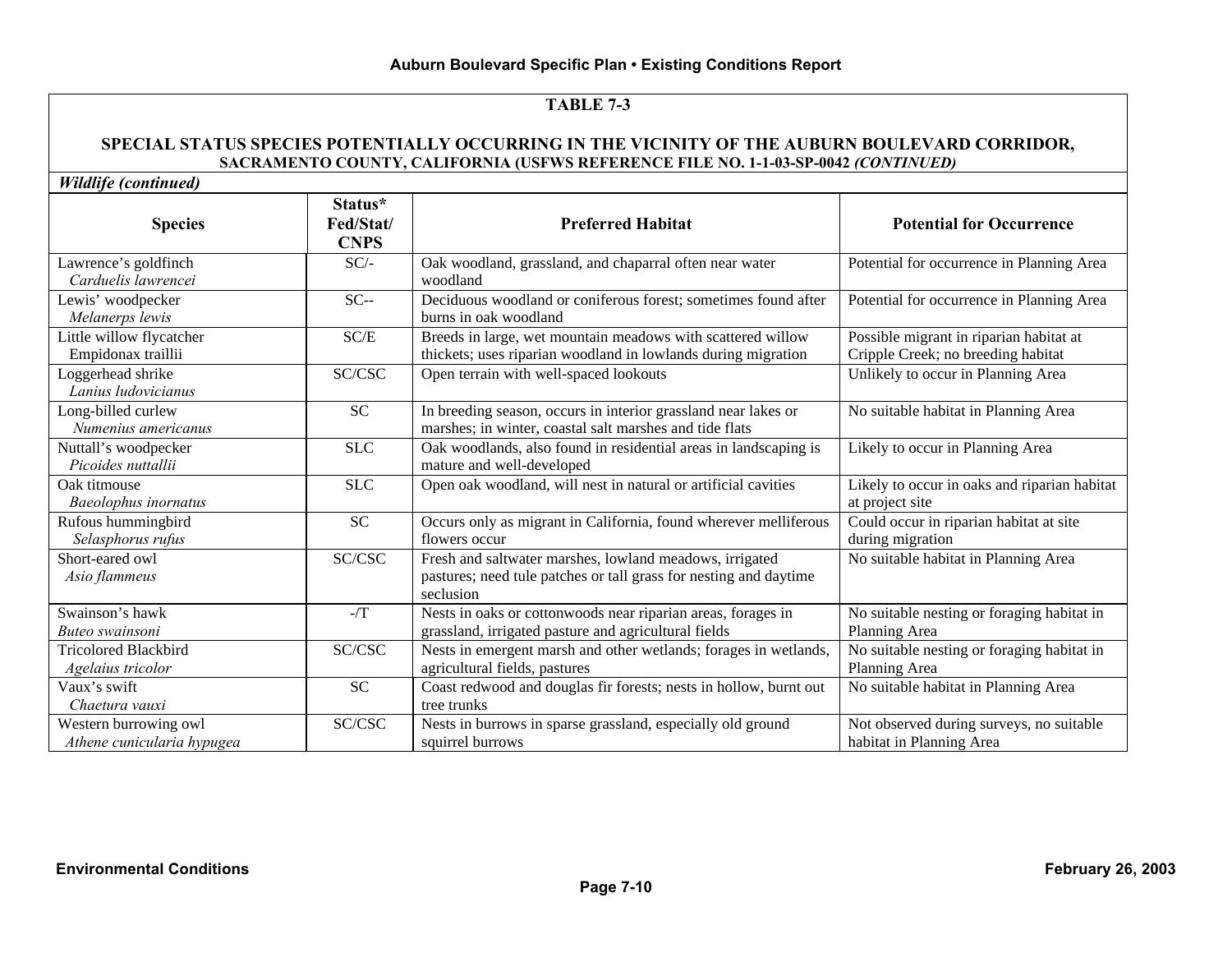#### **SPECIAL STATUS SPECIES POTENTIALLY OCCURRING IN THE VICINITY OF THE AUBURN BOULEVARD CORRIDOR, SACRAMENTO COUNTY, CALIFORNIA (USFWS REFERENCE FILE NO. 1-1-03-SP-0042** *(CONTINUED)*

*Wildlife (Continued)*

| <i>rriaage</i> (Communeu)                                       |                                     |                                                                                                                         |                                                                                                                                      |
|-----------------------------------------------------------------|-------------------------------------|-------------------------------------------------------------------------------------------------------------------------|--------------------------------------------------------------------------------------------------------------------------------------|
| <b>Species</b>                                                  | Status*<br>Fed/Stat/<br><b>CNPS</b> | <b>Preferred Habitat</b>                                                                                                | <b>Potential for Occurrence</b>                                                                                                      |
| White-tailed kite<br>Elanus leucurus                            | SC/CSC                              | Low rolling foothills or valley margins with scattered oaks, or<br>river bottomlands with nearby marshes                | Could occur in oak or riparian habitat at<br>project site; nearest record is from 1990,<br>north side of American River in Fair Oaks |
| White-faced ibis<br>Plegadis chihi                              | SC/CSC                              | Prefers freshwater marshes, but may also nest in trees and forage<br>in flooded agricultural fields                     | No suitable marsh habitat in or near<br>Planning Area                                                                                |
| <b>MAMMALS</b>                                                  |                                     |                                                                                                                         |                                                                                                                                      |
| Greater western mastiff-bat<br>Eumops perotis californicus      | SC/CSC                              | Roosts and breeds in deep narrow rock crevices; forages in semi-<br>arid habitats                                       | No evidence of bat roosts at bridge                                                                                                  |
| Long-legged myotis bat<br>Myotis volans                         | $SC/-$                              | Most common in woodlands and forests above 4,000 feet;<br>maternity colonies form in buildings, rock crevices and trees | No evidence of bat roosts at bridge                                                                                                  |
| Pacific western big-eared bat<br>Plecotus townsendii townsendii | SC/SSC                              | Roosts in caves, tunnels, mines and dark attics of abandoned<br>buildings                                               | No evidence of bat roosts at bridge                                                                                                  |
| San Joaquin pocket mouse<br>Perognathus inornatus               | $SC/-$                              | Prefers grasslands and oak woodlands with friable soils                                                                 | No suitable habitat in Planning Area                                                                                                 |
| Small-footed myotis bat<br>Myotis ciliolabrum                   | $SC/-$                              | Open stands in forests and woodlands, as well as shrublands                                                             | No evidence of bat roosts at bridge                                                                                                  |
| Yuma myotis bat<br>Myotis yumanensis                            | $SC/-$                              | Roosts colonially in a variety of natural and man-made sites,<br>including caves, mines, bridges, buildings, and trees  | No evidence of bat roosts at bridge                                                                                                  |
| REPTILES AND AMPHIBIANS                                         |                                     |                                                                                                                         |                                                                                                                                      |
| California horned lizard<br>Phrynosoma coronatum<br>Frontale    | SC/CSC                              | Grasslands, brushlands, woodlands, and open coniferous forests<br>with sandy or loose soil                              | No suitable habitat in Planning Area                                                                                                 |
| California red-legged frog<br>Rana aurora draytonii             | T/CSC                               | Marshes, slow-moving water; prefers areas with good plant cover                                                         | No nearby habitat or nearby records                                                                                                  |
| California tiger salamander<br>Ambystoma californiense          | C/CSC                               | Small ponds, lakes or vernal pools in grasslands and oak<br>woodlands                                                   | No vernal pools or seasonal ponds in<br>Planning Area                                                                                |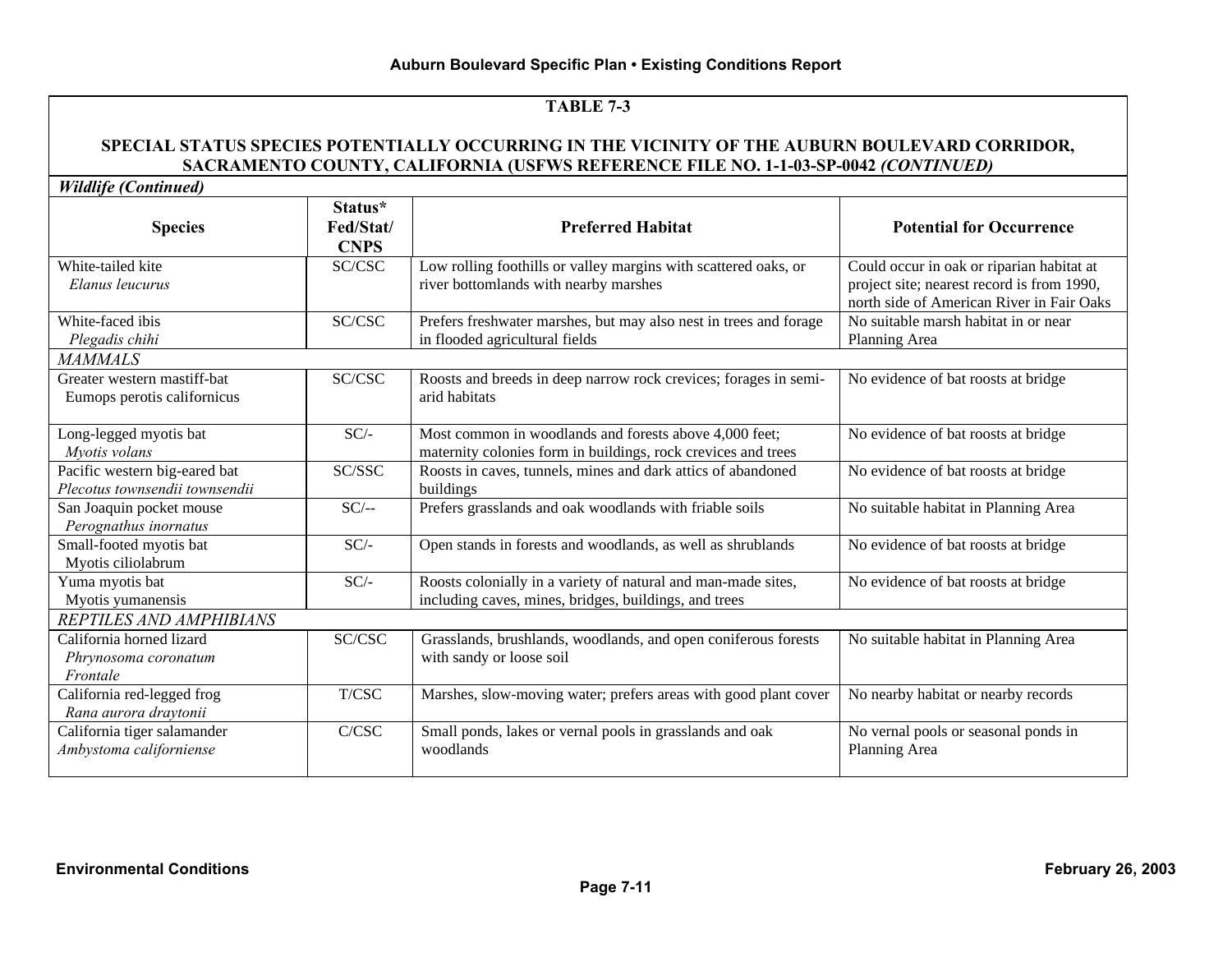# *Wildlife (Continued)*

## **TABLE 7-3**

#### **SPECIAL STATUS SPECIES POTENTIALLY OCCURRING IN THE VICINITY OF THE AUBURN BOULEVARD CORRIDOR, SACRAMENTO COUNTY, CALIFORNIA (USFWS REFERENCE FILE NO. 1-1-03-SP-0042** *(CONTINUED)*

*Wildlife (Continued)*

| <b>Species</b>                                                                  | Status*<br>Fed/Stat/<br><b>CNPS</b> | <b>Preferred Habitat</b>                                                                                                                                                                                                                                                              | <b>Potential for Occurrence</b>                                                 |
|---------------------------------------------------------------------------------|-------------------------------------|---------------------------------------------------------------------------------------------------------------------------------------------------------------------------------------------------------------------------------------------------------------------------------------|---------------------------------------------------------------------------------|
| Giant garter snake<br>Thamnophis gigas                                          | T/T                                 | Sloughs, canals, and other waterways; requires grassy banks and<br>emergent vegetation, and areas of high ground protected from<br>winter flooding                                                                                                                                    | No nearby records or suitable habitat in<br>Planning Area                       |
| Northwestern pond turtle<br>Clemmys marmorata<br>marmorata                      | SC/CSC                              | Ponds, marshes, streams, irrigation canals with aquatic<br>vegetation, cover, and basking sites                                                                                                                                                                                       | None observed during surveys; potential<br>for occurrence in Cripple Creek      |
| Western spadefoot toad<br>Scaphiopus hammondii                                  | SC/CSC                              | Vernal pools or small ponds in grasslands and oak woodlands                                                                                                                                                                                                                           | No vernal pools or small ponds in Planning<br>Area                              |
| <i>FISH</i>                                                                     |                                     |                                                                                                                                                                                                                                                                                       |                                                                                 |
| Central Valley fall/late fall-run<br>chinook salmon<br>Oncorhynchus tshawytscha | C/CSC                               | Adults immigrate into the river system from mid-October<br>through mid-April; begin spawning in January and continue to<br>spawn through mid-April. Embryo incubation occurs from<br>January through June, rearing and emigration of fry and smolts<br>from April through mid-October | Potential for occurrence in Cripple Creek                                       |
| Central Valley spring-run chinook<br>salmon<br>Oncorhynchus tshawytscha         | T/T                                 | Spawns on tributaries of Sacramento River, Deer and Mill<br>Creeks; generally ascend to natal streams during spring snowmelt<br>run-off and spend the summer in deep pools with suitable water<br>quality                                                                             | Potential for occurrence in Cripple Creek                                       |
| Central valley steelhead<br>Onchorhynchus mykiss                                | T/CSC                               | Spawn in small streams where cool, well-oxygenated water is<br>available year round                                                                                                                                                                                                   | Potential for occurrence in Cripple Creek                                       |
| Delta smelt<br>Hyposmesus transpacificus                                        | T/T                                 | Estuarine waters of the San Joaquin-Sacramento Delta                                                                                                                                                                                                                                  | Outside of Delta smelt range, no suitable<br>habitat in Planning Area           |
| Green sturgeon<br>Spirinchus thaleichthys                                       | SC/CSC                              | Occur in lower reaches of large rivers, including the Sacramento,<br>and seldom penetrate far upstream to tributaries                                                                                                                                                                 | Outside of the range of green sturgeon, no<br>suitable habitat in Planning Area |
| Longfin smelt<br>Spirinchus thaleichthys                                        | SC/CSC                              | Occur in salt and brackish water of estuaries                                                                                                                                                                                                                                         | Outside of longfin smelt range, no suitable<br>habitat in Planning Area         |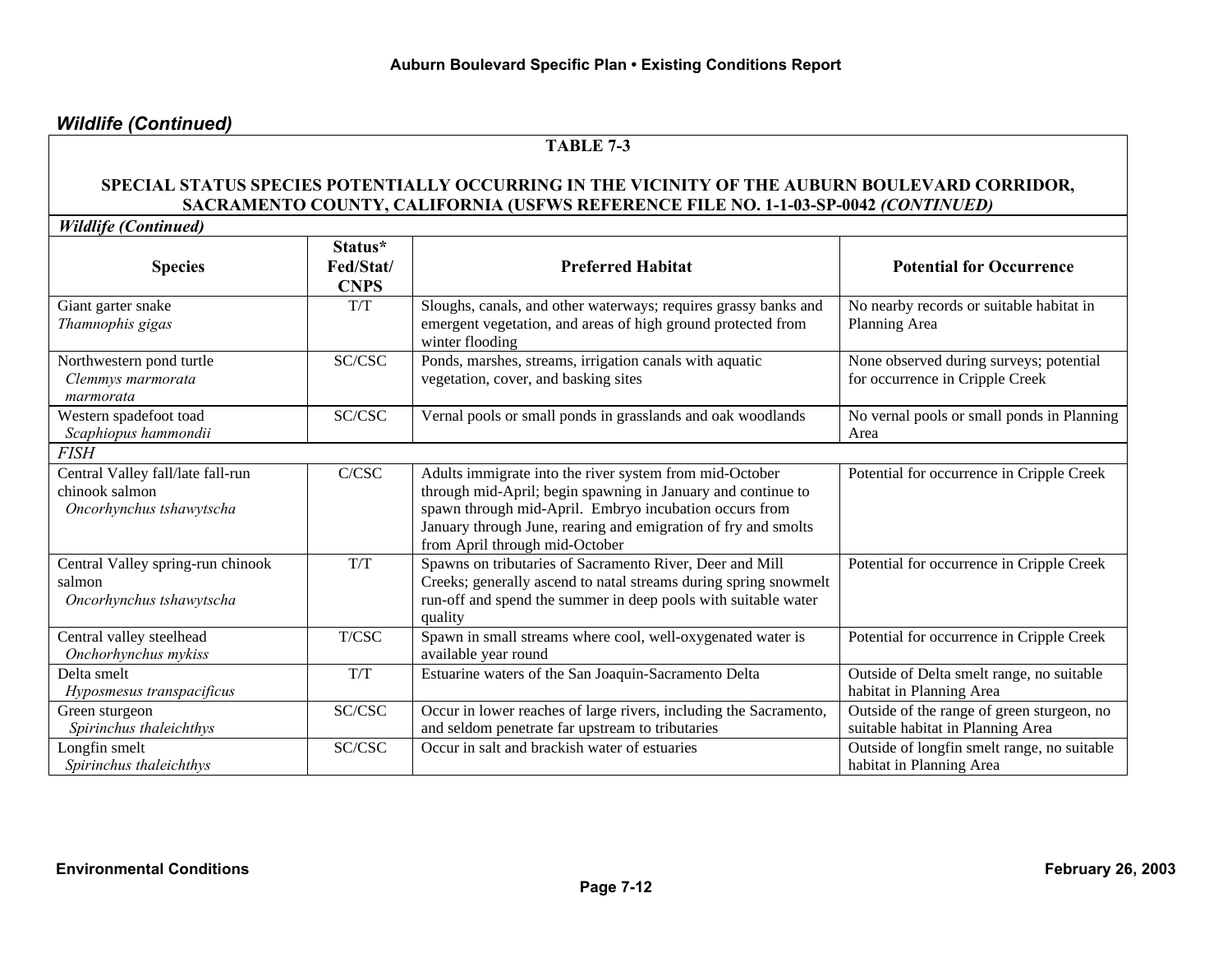#### **SPECIAL STATUS SPECIES POTENTIALLY OCCURRING IN THE VICINITY OF THE AUBURN BOULEVARD CORRIDOR, SACRAMENTO COUNTY, CALIFORNIA (USFWS REFERENCE FILE NO. 1-1-03-SP-0042) (CONTINUED)**

*Wildlife (Continued)*

| <b>Species</b>                                                         | Status*<br>Fed/Stat/<br><b>CNPS</b> | <b>Preferred Habitat</b>                                                                                                                                                                                                                                                     | <b>Potential for Occurrence</b>                                                                          |
|------------------------------------------------------------------------|-------------------------------------|------------------------------------------------------------------------------------------------------------------------------------------------------------------------------------------------------------------------------------------------------------------------------|----------------------------------------------------------------------------------------------------------|
| Sacramento splittail<br>Pogonichthys<br>macrolepidotus                 | T/CSC-                              | Slow-moving stretches of Delta and Central Valley rivers                                                                                                                                                                                                                     | Outside of Sacramento splittail range, and<br>no suitable habitat in Planning Area                       |
| Winter-run chinook salmon<br>Oncorhynchus tshawytscha                  | E/E                                 | Adults first appear in the Sacramento River near Red Bluff in<br>December and continue to pass Red Bluff through May; typically<br>spend a relatively long time holding in the river before spawning,<br>spawns on upper Sacramento River, between river mile 284 and<br>298 | Have not been recorded in streams in this<br>area and are very unlikely to occur in the<br>Planning Area |
| <b>INVERTEBRATES</b>                                                   |                                     |                                                                                                                                                                                                                                                                              |                                                                                                          |
| Critical habitat, vernal pool<br>invertebrates                         | PX                                  | Proposed as an area critical to conservation of vernal pool plants<br>(see Federal Register 67:59883)                                                                                                                                                                        | No vernal pools or seasonal wetlands in<br>Planning Area                                                 |
| California linderiella fairy shrimp<br>Linderiella occidentalis        | $SC/-$                              | Vernal pools and other freshwater wetlands                                                                                                                                                                                                                                   | No seasonal wetlands, pools, or long-<br>standing rain puddles in or near project site                   |
| Midvalley fairy shrimp<br><b>Branchinecta mesovallensis</b>            | $SC/-$                              | Vernal pools and other freshwater wetlands                                                                                                                                                                                                                                   | No seasonal wetlands, pools, or long-<br>standing rain puddles in or near project site                   |
| Valley elderberry longhorn beetle<br>Desmocerus californicus dimorphus | $T/-$                               | Elderberry shrubs in riparian habitat or elderberry savannah                                                                                                                                                                                                                 | No elderberry shrubs observed within<br>Planning Area                                                    |
| Vernal pool fairy shrimp<br>Branchinecta lynchi                        | $T/-$                               | Vernal pools and other seasonal freshwater wetlands                                                                                                                                                                                                                          | No seasonal wetlands, pools, or long-<br>standing rain puddles in or near project site                   |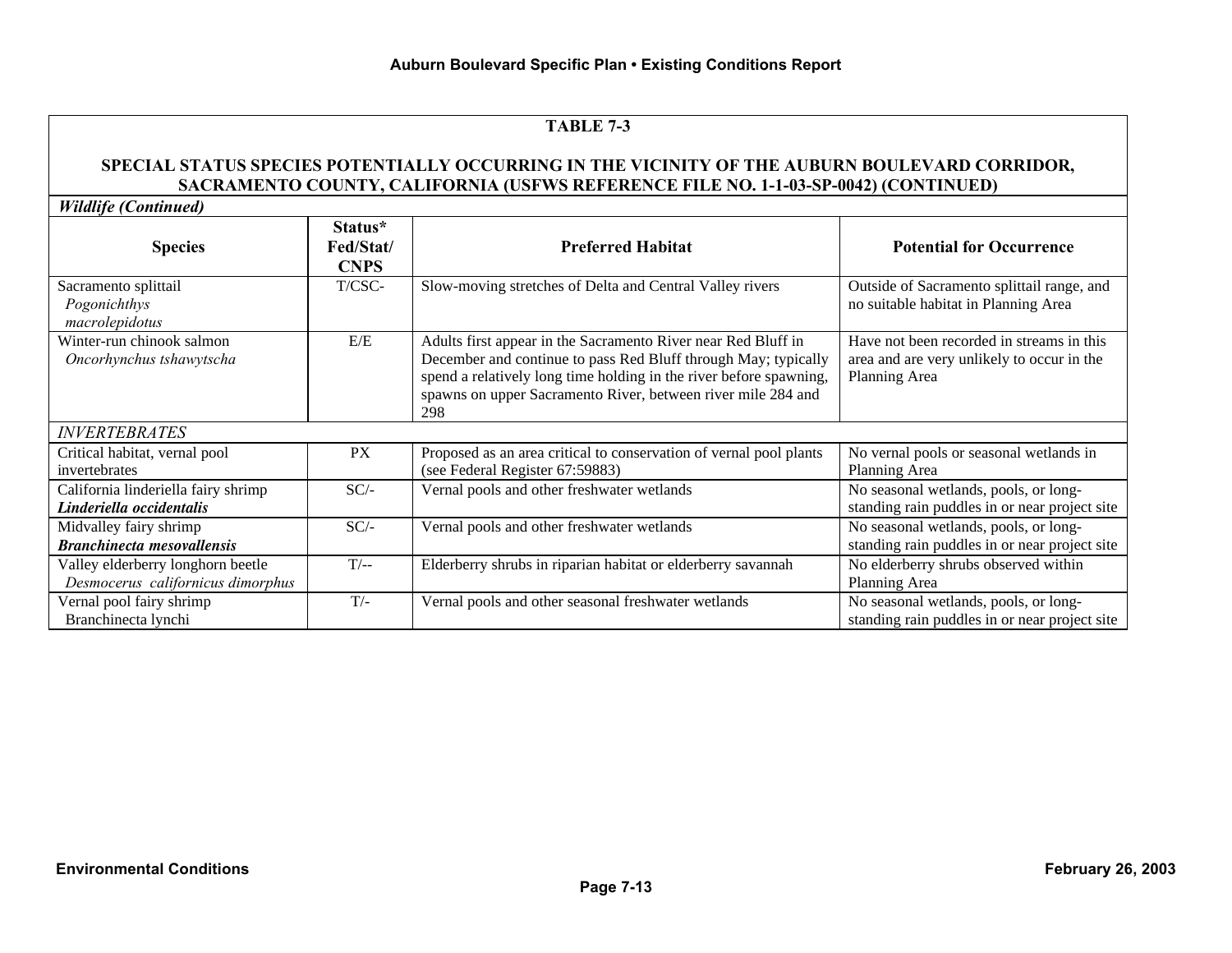|      | <b>TABLE 7-3</b>                                                                                                                                                                      |                                                                                                                                                                                                                                                                                                                                                                                                                                                                                                                                                                                                                                                                                                                                                                                                          |  |  |  |  |  |
|------|---------------------------------------------------------------------------------------------------------------------------------------------------------------------------------------|----------------------------------------------------------------------------------------------------------------------------------------------------------------------------------------------------------------------------------------------------------------------------------------------------------------------------------------------------------------------------------------------------------------------------------------------------------------------------------------------------------------------------------------------------------------------------------------------------------------------------------------------------------------------------------------------------------------------------------------------------------------------------------------------------------|--|--|--|--|--|
|      | SPECIAL STATUS SPECIES POTENTIALLY OCCURRING IN THE VICINITY OF THE AUBURN BOULEVARD CORRIDOR,<br>SACRAMENTO COUNTY, CALIFORNIA (USFWS REFERENCE FILE NO. 1-1-03-SP-0042) (CONCLUDED) |                                                                                                                                                                                                                                                                                                                                                                                                                                                                                                                                                                                                                                                                                                                                                                                                          |  |  |  |  |  |
| KEY: | <b>FEDERAL</b>                                                                                                                                                                        | $E =$ Endangered listed in the Federal Register as being in danger of extinction<br>$T =$ Threatened listed likely to become endangered within the foreseeable future<br>P= Proposed officially proposed (in the Federal Register) for listing as endangered or threatened<br>$C =$ Candidate to become a proposed species<br>D= Delisted. Status to be monitored for five years.<br>SC = Species of Concern. May be endangered or threatened. Not enough biological information has been gathered to support listing at this time<br>SLC= Species of local or regional concern or conservation significance concern.<br>$PX =$ Proposed Critical Habitat. Proposed as an area essential to the conservation of the species.<br>$PE =$ Proposed endangered.<br>$*$ = Possibly extirpated from this quad. |  |  |  |  |  |
|      | <b>STATE</b>                                                                                                                                                                          | $E =$ Endangered. Listed as endangered under the California Endangered Species Act<br>$T =$ Threatened. Listed as threatened under the California Endangered Species Act                                                                                                                                                                                                                                                                                                                                                                                                                                                                                                                                                                                                                                 |  |  |  |  |  |
|      | <b>CNPS:</b>                                                                                                                                                                          |                                                                                                                                                                                                                                                                                                                                                                                                                                                                                                                                                                                                                                                                                                                                                                                                          |  |  |  |  |  |
|      |                                                                                                                                                                                       | $1B =$<br>California Native Plant Society list of plants rare, threatened, or endangered in California and elsewhere<br>California Native Plant Society list of plants rare, threatened, or endangered in California but more common elsewhere<br>$\overline{2}$<br>$=$                                                                                                                                                                                                                                                                                                                                                                                                                                                                                                                                  |  |  |  |  |  |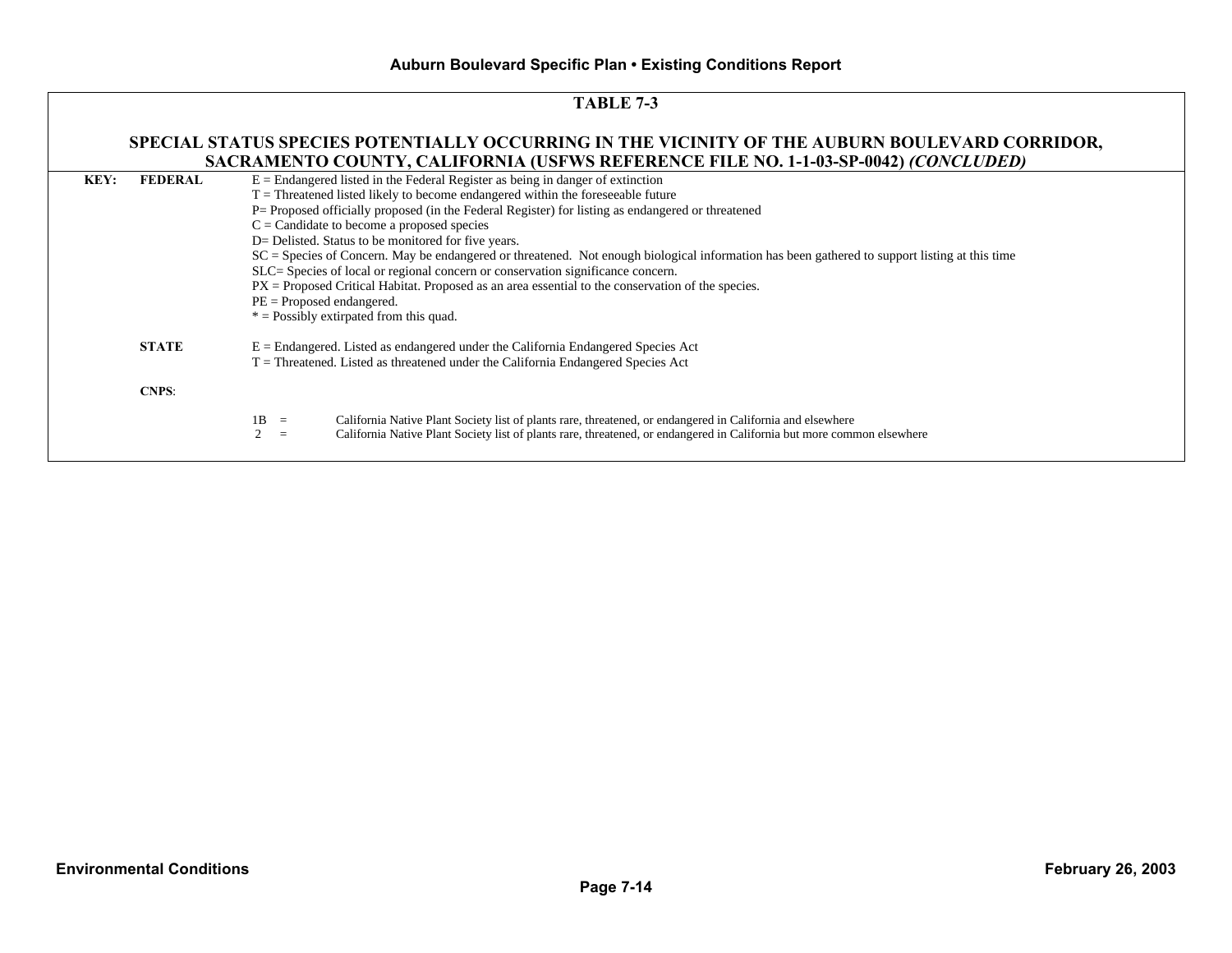# **CULTURAL RESOURCES**

#### **Record Search and Reconnaissance Survey**

Cultural Resource specialists from PAR Environmental Services conducted a record search and a cursory field survey of the project site. The record search, conducted at the North Central Information Center (NCIC) of the California Historical Resources Information System on October 9, 2002, included all areas within one-quarter mile of the Planning Area along Auburn Boulevard. Letters requesting background information regarding prehistoric, historic, ethnographic, sacred sites or other concerns about the proposed Planning Area were sent to the appropriate historical groups and Native American individuals and organizations on October 7 and October 31, 2002.

Ms. Monica Schmidt, Cultural Resource Specialist for PAR, conducted a pedestrian archaeological survey on October 3, 2002 of both sides of Auburn Boulevard from the intersection of Maple Avenue and Auburn Boulevard (one-quarter mile north of the Sylvan Corner/Old Auburn Road intersection) northward to the Sacramento-Placer county line (south of the Interstate 80 interchange).

On October 3, 2002, Ms. Tracy Bakic, Cultural Resource Specialist for PAR conducted a pedestrian architectural survey of all county tax assessor parcels immediately east and west of Auburn Boulevard and of structures within (e.g., bridges) the existing Auburn Boulevard alignment in the proposed Planning Area.

There were no known recorded prehistoric or historic archaeological sites within the researched area. Portions of the researched area have been previously surveyed. According to the data available at the information center, no archaeological sites were located and recorded during these surveys. Of 21 previously surveyed areas located within the present Auburn Boulevard Planning Area, there were four survey reports on file at NCIC; all four reports were negative.

## **Prehistoric and Historic Archaeological Conditions**

Approximately 90 percent of the survey area is paved or professionally landscaped. All areas of exposed soil including landscaped areas within 49 feet from the edge of pavement (EOP) of Auburn Boulevard were investigated. All open lots and areas with more than average soil exposure were intensively surveyed using 49 feet transects to a distance of at least 131 feet from the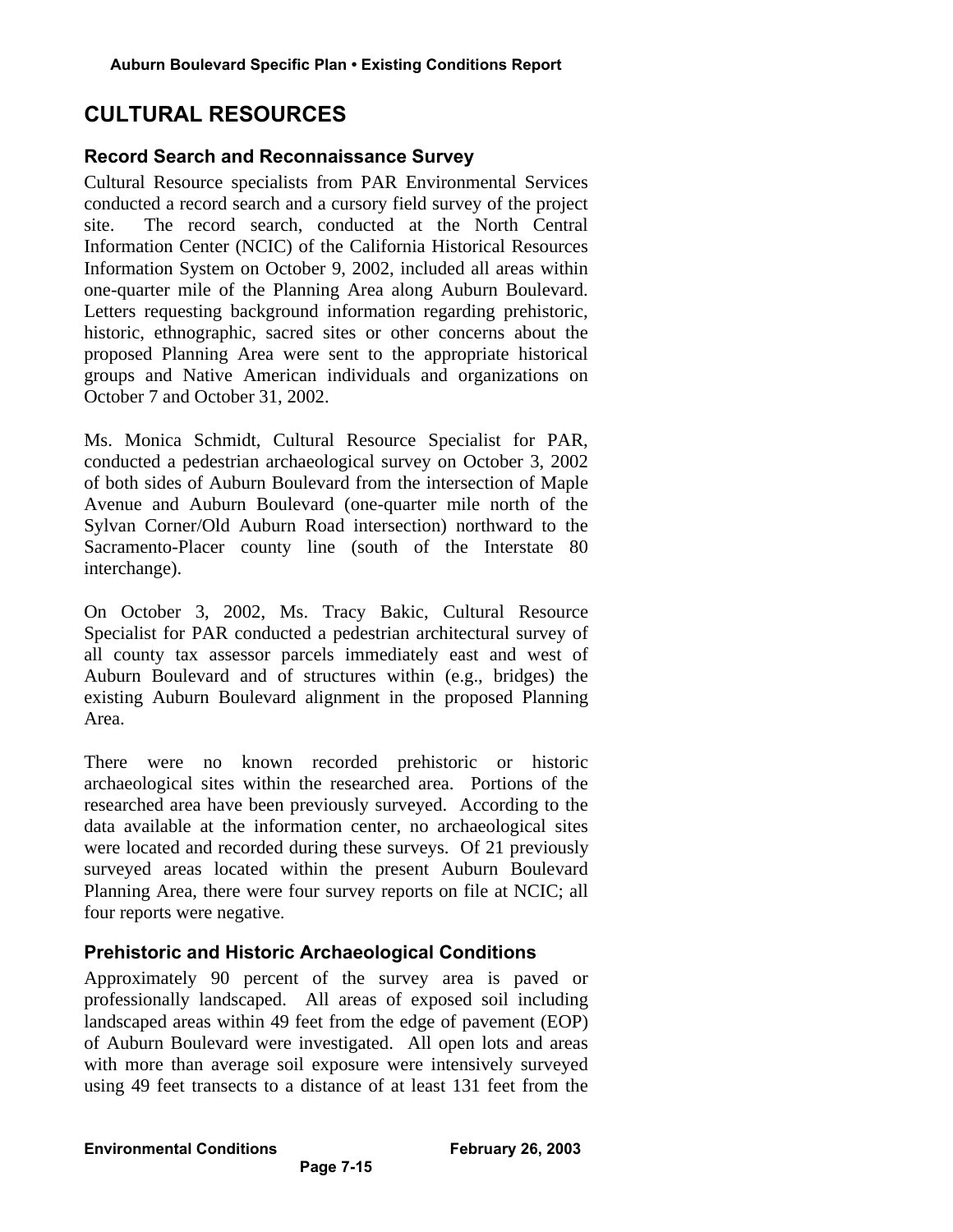

**Old Road Bed near Cripple Creek.**

Henricks, personal communication 2002).

No evidence of the foundation is remaining. There is an extant brick alignment that is most likely the remains of a walkway or other landscaping element in situ located between some small oak trees in the center of the open area. Other artifacts noted included one fragment of three-tenths-inch-thick aqua window glass, 10+ fragments of clear bottle glass of varying thicknesses, and a few small fragments of brick and cement. There are two standing structures (a garage and shed) behind the veterinary office. There is a pile of bricks, large cobbles, and several varieties of cement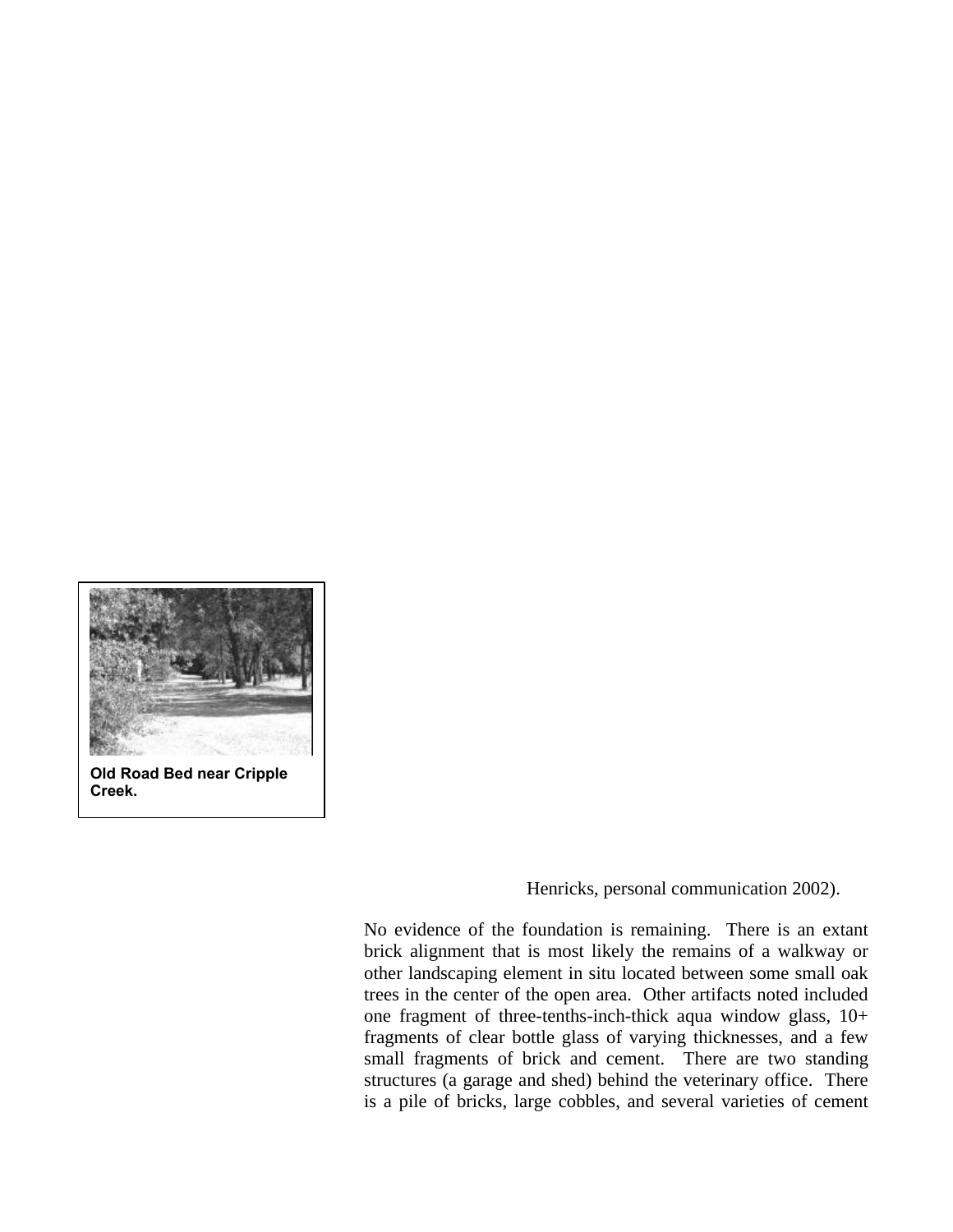located behind the extant shed on the property. According to the office manager, some of the items making up the pile consists of a combination of property-related and non-property-related refuse. The fencing that surrounds the property is built in several different styles with different materials and probably represents several different construction periods. The fence along the northern border is constructed of two odd-sized timbers nailed horizontally between each set of fence posts and an old metal swinging gate of the type commonly used on farms and ranches. This section of fence has had large sheets of corrugated metal nailed on to the northern side, resulting in a solid barrier.

**Site 5** This resource is located on the eastern side of Auburn Boulevard just north of the Pratt Street intersection. It consists of a few fragments of glass, ceramic and saw-cut bone eroding from the west-facing cut bank of the Mobile Estates trailer park (7540 Auburn Boulevard) and the sidewalk along the east side of Auburn Boulevard. An approximately 66 foot wide swath of the trailer park property on the east side of Auburn Boulevard is the only portion of the property surveyed to date. The lot on which that the trailer park is situated is one to four feet above the modern street level. The parking spaces in the gravel parking area on the corner of Auburn Boulevard and Pratt Street are delineated on all four sides with seven-and-one-half-inch-wide timbers embedded in the ground. Artifacts noted include two light green 'Coca-Cola' bottle body fragments, one clear glass bottle body fragment, one onetenth-inch-thick fragment of an olive glass bottle shoulder, one fragment of white improved earthenware with cobalt blue external glaze, and one piece of saw-cut large mammal bone.

**Site 6.** This potential resource is located at the northeast corner of the Auburn Boulevard/Sycamore Drive intersection. It consists of four cement pads and two large diameter pipes or cut support posts located in an asphalt-paved and fenced off lot. Because the lot was fenced, measurements of elements of the site were not possible; however, the western pipe appears to be approximately 20 inches in diameter and the eastern pipe appears to be approximately 13 inches in diameter. Further research is needed to determine the property's former use and its potential to be an historical resource.

**Site 7** This potential resource is located at the northeast corner of Auburn Boulevard/Cedar Drive intersection and consists of an open gravel-surfaced lot with several large (four- to seven-foot) sections of finished flat cement embedded in the ground. One twoand-one-half-inch-diameter pipe and one threaded one-inchdiameter pipe protrude from the ground. There is a ditch that extends in an east-west direction along the northern edge of the open lot. It is possible that there was a structure on this site at one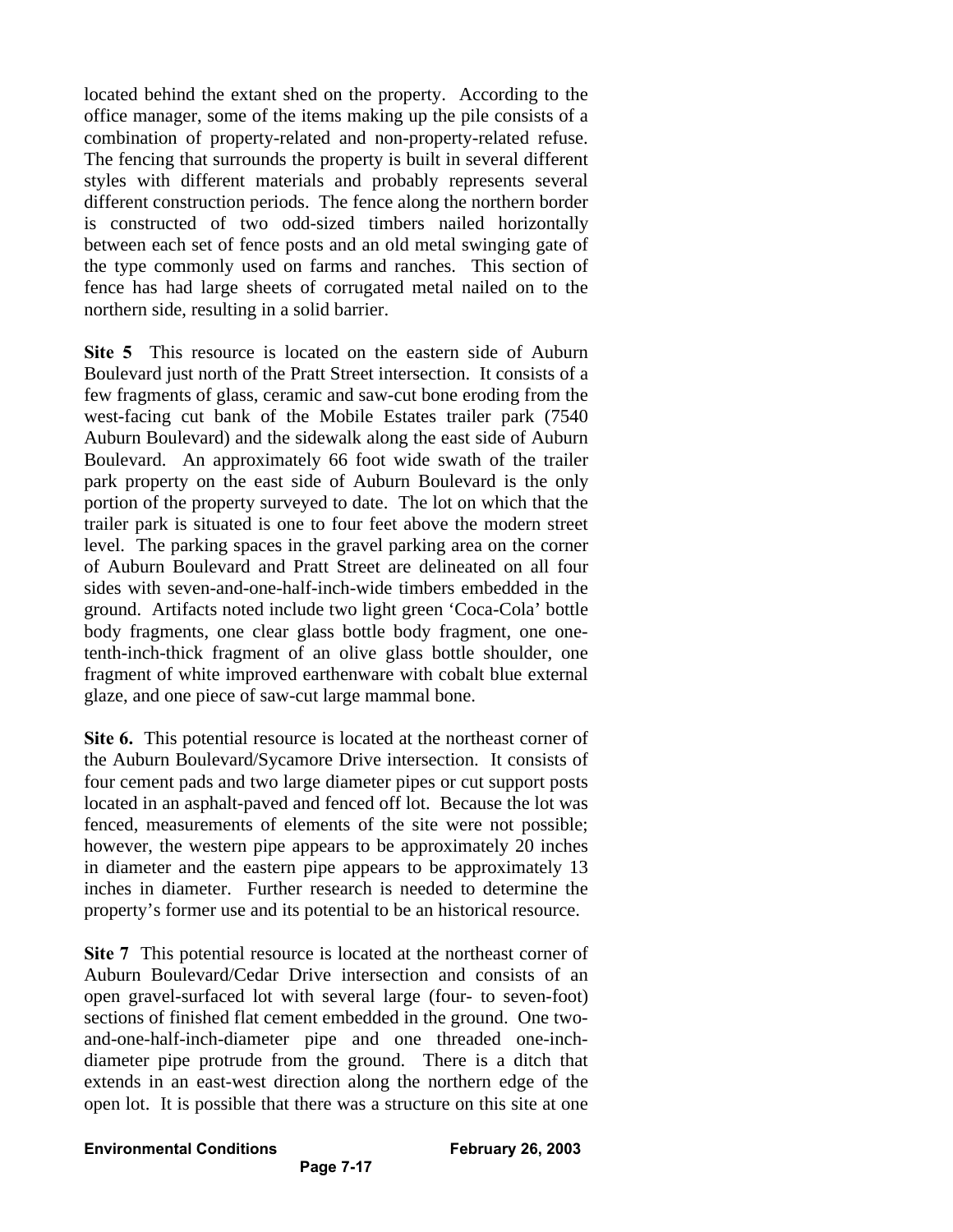time. Further research is needed to determine the property's former use and its potential to be an historical resource.

#### **Architectural Resources**

Approximately 102 architectural properties/resources were noted within the area. The majority of the architectural properties are commercial, with a few residential properties, a park, cemetery and a bridge.

The bridge within the Planning Area spans Auburn Boulevard over Cripple Creek (Caltrans Bridge No. 24C0085). This bridge was built in 1965. Caltrans, in its 1986 California Historic Bridge Inventory, previously evaluated this bridge for National Register eligibility, listing the bridge as "Category 5" (not eligible to the National Register) because it was not 50 years of age at the time of the inventory (Caltrans 1986). This bridge will not be 45 years old until 2010. Therefore, if further environmental studies for this proposed project occur before 2010, this bridge will not need further evaluation.

Of the approximately 101 properties adjacent to Auburn Boulevard, a maximum of 28 properties appear 45 years old or older. This number is based on the assumption that the appropriate cultural resource studies will be completed in 2002/2003. These 28 properties include commercial and residential buildings, as well as Rusch Park and Sylvan Cemetery; all of these properties require recordation on appropriate State of California Department of Parks and Recreation (DPR) 523 forms and assessed for their potential to meet criteria outlined in either the National Register of Historic Places or Public Resources Code (PRC) 5024.1.

Should a five-year period lapse between the completion of the initial cultural resource studies and the project start date, it will be necessary to update the studies to include any additional properties that meet the 45 year criteria. For example, if the initial studies are completed in 2003 and it is decided that the project cannot begin until 2009 or later, then approximately 17 additional architectural properties that would meet the 45-year criteria by that point would need to be evaluated.

Cultural resources that appear to be 45 years old or older need to be recorded for the purposes of inclusion in the State Office of Historic Preservation's filing system. "The 45 year criteria recognizes that there is commonly a five year lag between resource identification and the date that planning decisions are made" (California, State of 1995). Should the five year period lapse between the completion of the initial cultural resources



**Caltrans bridge above Cripple Creek.**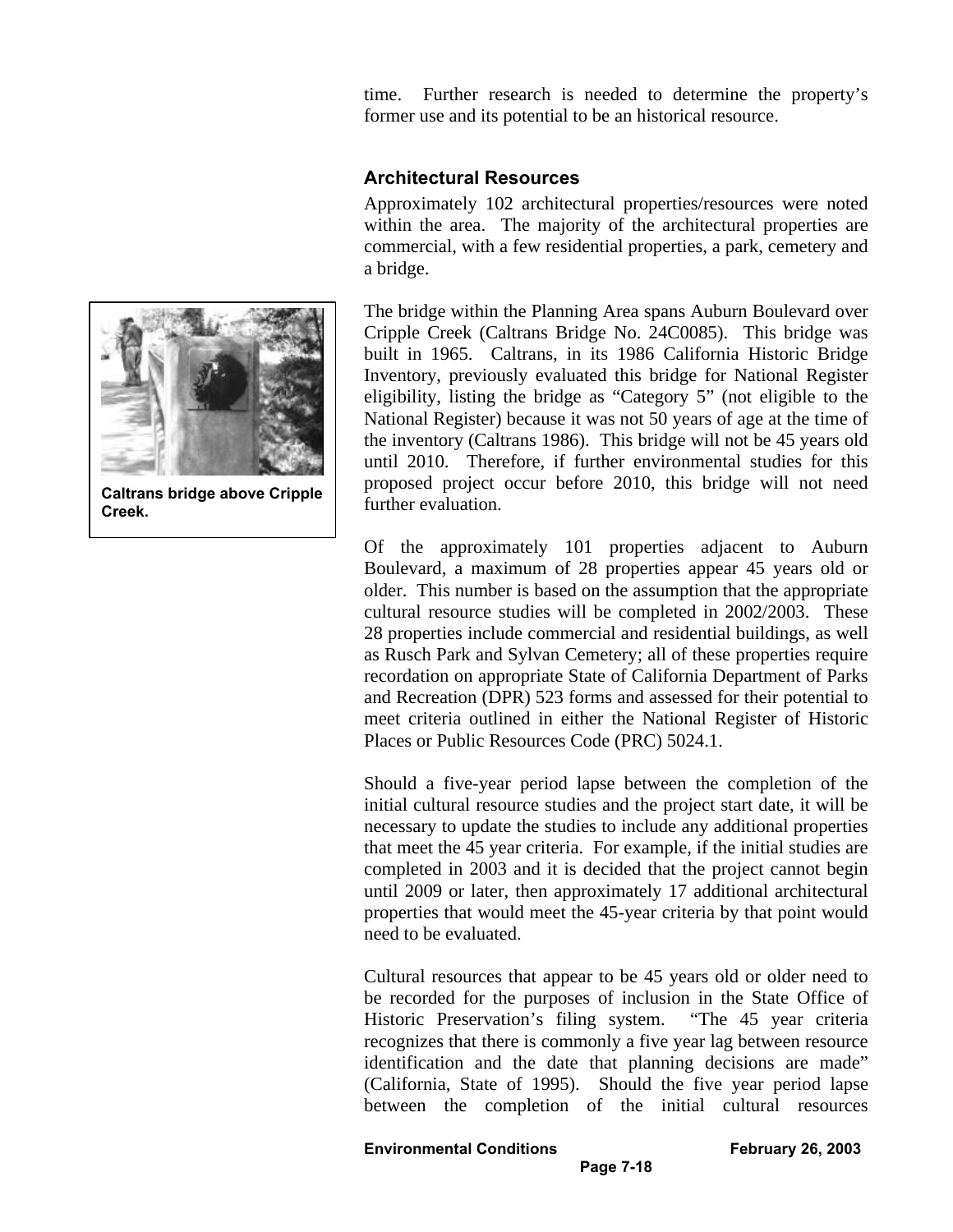documentation and the start date of the project, the cultural resource studies would need to be updated to include any additional properties/sites that would, by that time, meet the 45 year criteria.

The record search indicated that there are no known recorded prehistoric or historic properties/sites in the Planning Area. Preliminary examination of the Planning Area by PAR personnel in October 2002 found seven potential historic archaeological sites and a maximum of 28 architectural properties/resources that are over 45 years old and warrant appropriate recordation and evaluation.

# **NOISE**

Ambient noise in the Planning Area is dominated by vehicle traffic on Auburn Boulevard. According to noise measurements and modeling conducted for the City of Citrus Heights General Plan Background Information (Citrus Heights 2000), ambient noise levels at a distance of 50 feet from the roadway at peak hour along Auburn Boulevard can be expected to be at least 70 dB Leq. The distance to the 65 dBA Ldn contour in the section of Auburn Boulevard between Sylvan Corners and Antelope Road was modeled to be 153 feet from the center of the roadway. From Antelope to Twin Oaks the distance was modeled to be 147 feet from the center of the roadway.

The City of Citrus Heights General Plan Noise Element defines normally accepted exterior noise levels for single family residential as 60 dB Ldn and for multi-family residential as 65 dB Ldn. Normally acceptable exterior noise levels for parks, commercial and office buildings is 70 dB Ldn. The majority of land uses along the corridor are commercial and office; however, residential receptors are located at several points along the corridor. The acceptable noise level for playgrounds and neighborhood parks is 70 dB Ldn. The existing noise 65 dB Ldn contour extends into Rusch Park, but does not reach the outdoor sport activity area (tennis courts) or community buildings.

Ambient exterior noise levels along the Auburn Boulevard corridor are elevated above the normally acceptable levels for residential land uses and may exceed levels normally acceptable for commercial and office uses in some areas.

Some portions of Rusch Park experience ambient noise levels above the normally accepted levels for recreational/park uses; however, these areas are not within formal activity areas.

**Page 7-19**



**Vehicle traffic is the greatest source of ambient noise along Auburn Blvd.**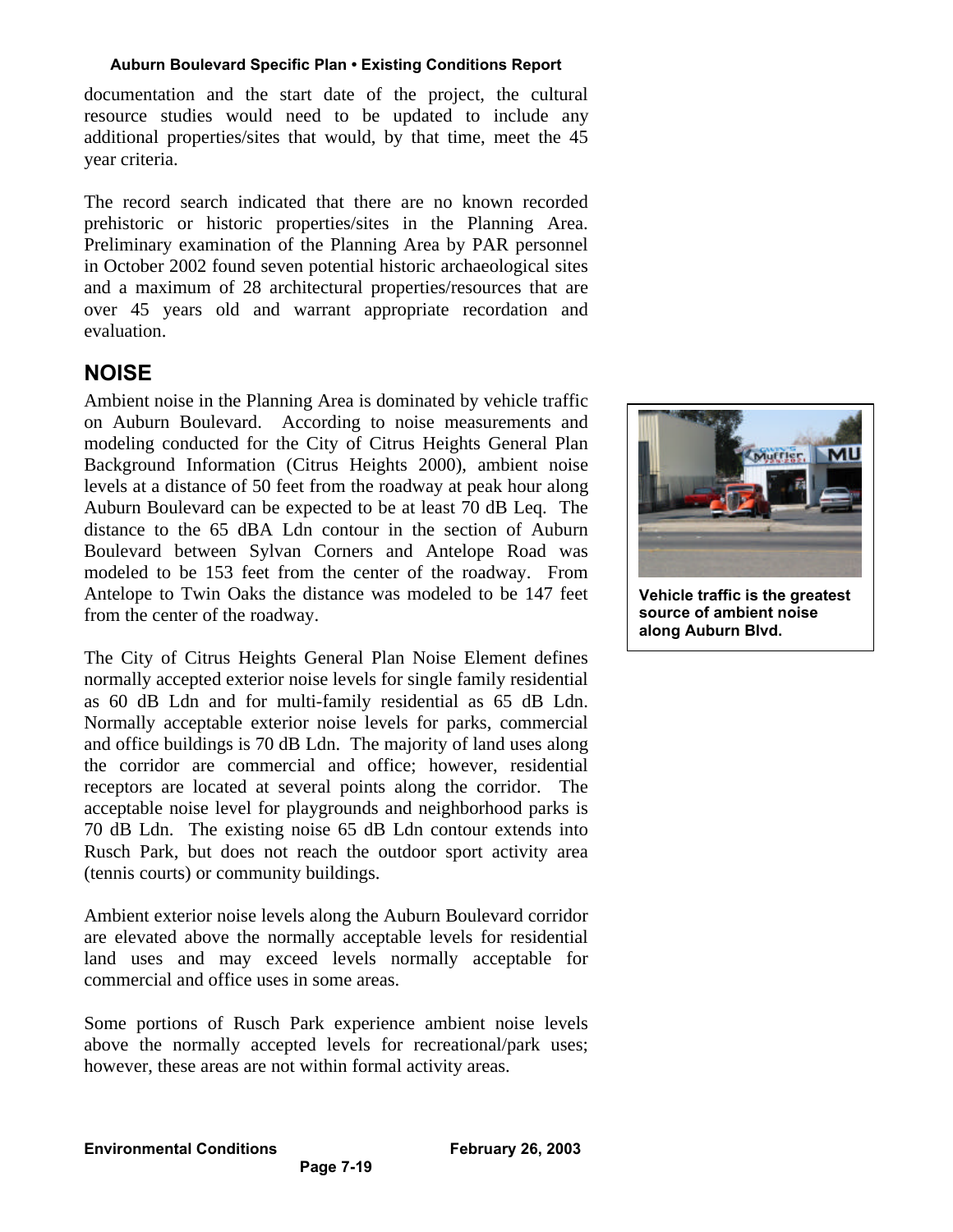# **WATER RESOURCES**

Cripple Creek, which flows through the Planning Area, is one of several drainage basins in Citrus Heights. Cripple Creek flows to Arcade Creek, which in turn drains to the Natomas Main Drainage Canal and ultimately into the Sacramento River (City of Citrus Heights 2000). The headwaters of Cripple Creek and Arcade Creek originate in Sacramento County and drain the southwest portion of Orangevale. Cripple Creek maintains a perennial flow through the Planning Area, though a significant source of this flow is urban runoff.

Cripple Creek has a relatively small hydrologic capacity and can be quickly overwhelmed during severe storm runoff events. In these events stream channel banks can overflow and result in temporary inundation of adjoining low lying areas. Within the Planning Area, the Federal Emergency Management Agency (FEMA) flood maps show the area immediately adjacent to Cripple Creek as being within the 100-year floodplain (City of Citrus Heights 2000).